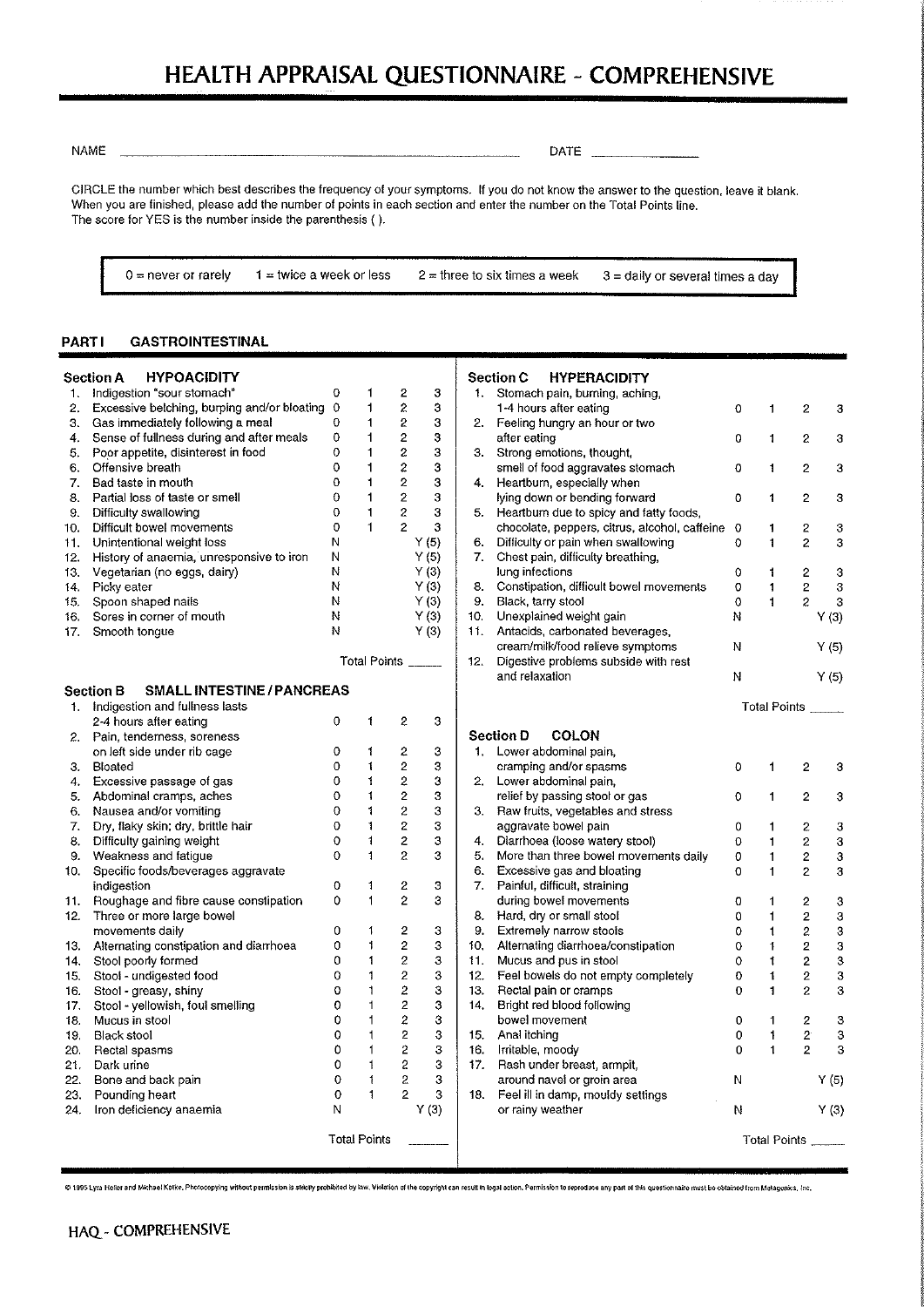|  | PART II |  | <b>DETOX METABOLISM</b> |  |
|--|---------|--|-------------------------|--|
|  |         |  |                         |  |

|     | LIVER/GALLBLADDER/PANCREAS<br><b>Section A</b>                     |   |              |                                  |        |
|-----|--------------------------------------------------------------------|---|--------------|----------------------------------|--------|
| 1.  | Moderate to severe pain under                                      |   |              |                                  |        |
|     | right side of ribcage                                              | 0 | 1            | 2                                | 3      |
| 2.  | Abdominal pain worse with                                          |   |              |                                  |        |
|     | deep breathing                                                     | 0 | 1            | 2                                | 3      |
| 3.  | Bitter fluid repeats after eating                                  | 0 | 1            | $\overline{2}$                   | 3      |
| 4.  | Bloated, full feeling                                              | 0 | 1            | $\overline{c}$                   | 3      |
| 5.  | Belching, heartburn, gas                                           | 0 | 1            | $\overline{2}$                   | 3      |
| 6.  | Fatty foods cause indigestion                                      | 0 | 1            | $\overline{2}$                   | 3      |
| 7.  | Nausea and/or vomiting                                             | 0 | 1            | 2                                | 3      |
| 8.  | Feel restless, agitated, angry                                     | 0 | 1            | $\overline{2}$                   | 3      |
| 9.  | Unexplained itchy skin, worse at night                             | 0 | $\mathbf{1}$ | $\overline{2}$                   | 3      |
| 10. | Yellowish cast to skin, eyes                                       | 0 | 1            | 2                                | 3      |
| 11. | Stool colour alternates from                                       |   |              |                                  |        |
|     | clay colour to normal brown                                        | 0 | ı            | 2                                | 3      |
| 12. | General feeling of poor health                                     | 0 | 1            | 2                                | 3      |
| 13. | Fatigue, weakness, exhaustion                                      | o | 1            | $\overline{\mathbf{c}}$          | 3      |
| 14. | Unable to concentrate, irritable, confused                         | 0 | 1            | $\overline{c}$                   | 3      |
| 15, | Aching muscles                                                     | 0 | 1            | $\overline{c}$                   | 3      |
| 16. | Trembling hands                                                    | 0 | 1            | $\overline{c}$                   | 3      |
| 17. |                                                                    | 0 | 1            | $\overline{2}$                   | 3      |
|     | Weight gain due to water retention                                 | 0 | 1            |                                  | 3      |
| 18. | Swollen feet and/or legs                                           |   | 1            | 2                                |        |
| 19. | Bleeding tendencies in gums, nose<br>Loss of chest and armpit hair | 0 | 1            | $\overline{z}$<br>2              | 3<br>3 |
| 20. |                                                                    | 0 |              |                                  |        |
| 21. | Reddened skin, especially palms                                    | 0 | 1            | $\overline{2}$<br>$\overline{2}$ | 3      |
| 22. | Dark urine, diminished flow                                        | 0 | 1            |                                  | 3      |
| 23. | Dry, flaky skin and/or hair                                        | N |              |                                  | Y(3)   |
| 24. | Loss of appetite and weight                                        | Ν |              |                                  | Y(3)   |
| 25. | Easily bruised                                                     | N |              |                                  | Y(3)   |
| 26. | Thinning of pubic hair                                             | N |              |                                  | Y(3)   |
| 27. | Feeling of extreme dryness                                         | N |              |                                  | Y(3)   |
| 28. | Loss of skin elasticity                                            | N |              |                                  | Y(3)   |
|     |                                                                    |   |              |                                  |        |
|     |                                                                    |   | Total Points |                                  |        |
|     | <b>HYPOTHYROID</b><br><b>Section B</b>                             |   |              |                                  |        |
| 1.  | Tired, sluggish                                                    | 0 | 1            | 2                                | 3      |
| 2.  | Feel cold - hands, feet, all over                                  | 0 | 1            | 2                                | 3      |
| 3.  | Tight sensations in neck                                           | 0 | 1            | $\overline{2}$                   | 3      |
| 4.  | Difficult, infrequent bowel movements                              | 0 | 1            | $\overline{c}$                   | 3      |
| 5.  | Dryness, discolouration of skin, hair                              | 0 | 1            | $\overline{2}$                   | 3      |
| 6.  | Thick, brittle nails                                               | 0 | 1            | $\overline{c}$                   | 3      |
| 7.  | Puffy face, hands and feet                                         | 0 | t            | $\overline{2}$                   | 3      |
| 8.  | Swollen upper eyelids                                              | 0 | 1            | $\overline{c}$                   | 3      |
| 9.  | Eveballs move involuntarily                                        | 0 | 1            | $\overline{c}$                   | 3      |
| 10. | Muscles weak, cramp and/or tremble                                 | 0 | Ť            | $\overline{2}$                   | 3      |
| 11. |                                                                    |   |              |                                  |        |
|     |                                                                    |   |              |                                  |        |
|     | Slow mental processes, forgetfulness                               | 0 | 1            | 2                                | 3      |
| 12. | Slow heart beats                                                   | 0 | 1            | 2                                | 3      |
| 13. | Abdominal swelling                                                 | 0 | 1            | 2                                | 3      |
| 14. | Unsteady gait, movements                                           | 0 | 1            | 2                                | 3      |
| 15. | Lack of interest in sex                                            | 0 | 1            | $\overline{c}$                   | 3      |
| 16. | Gain weight easily                                                 | Ν |              |                                  | Y(5)   |
| 17. | Swelling of the neck                                               | И |              |                                  | Y(5)   |
| 18. | Outer third of eyebrow thins                                       | Ν |              |                                  | Y(3)   |
| 19. | Thinning hair on scalp, face and genitals                          | N |              |                                  | Y (3)  |
| 20. | Loss of appetite                                                   | N |              |                                  | Y(3)   |
| 21. | Premenstrual tension                                               | N |              |                                  | Y(3)   |
| 22. | Infertility                                                        | N |              |                                  | Y(3)   |
| 23. | Excessive menstrual bleeding                                       | N |              |                                  | Y(3)   |
| 24. | Absence of periods                                                 | N |              |                                  | Y(3)   |
|     |                                                                    |   | Total Points |                                  |        |

# PART III IMMUNE FUNCTION

|    | <b>Section A HYPOADRENAL</b>      |  |   |   |  |
|----|-----------------------------------|--|---|---|--|
| 1. | Progessive, mild fatigue          |  |   |   |  |
|    | after exertion or stress          |  |   | з |  |
| 2. | General weakness                  |  | 2 | 3 |  |
| 3. | Blurred vision, dizzy when rising |  | 2 | 3 |  |
| 4. | Depression                        |  | 2 | 3 |  |
|    | 5. Rapid mood swings              |  | 2 | 3 |  |
| 6. | Irritable                         |  | 2 | 3 |  |
|    | 7. Dark circles under the eyes    |  | 2 | 3 |  |
| 8. | Abdominal pain, indigestion       |  | 2 | 3 |  |

| PART III | <b>IMMUNE FUNCTION</b>                        | (continued) |   |                              |        |
|----------|-----------------------------------------------|-------------|---|------------------------------|--------|
|          | <b>Section A</b><br>(continued)               |             |   |                              |        |
| 9.       | Bouts of nausea, vomiting                     |             | 0 | 1<br>2                       |        |
| 10.      | Diarrhoea or constipation                     |             | 0 | 1<br>2                       | з<br>3 |
| 11.      | Blotchy skin (white patches)                  |             | 0 | 1<br>2                       | 3      |
| 12.      | Craving for salty foods                       |             | 0 | 1<br>2                       | 3      |
| 13.      | Decreased appetite                            |             | N |                              | Y(3)   |
| 14.      | Gradual weight loss                           |             | N |                              | Y(3)   |
| 15.      | Tan skin, no sun                              |             | Ν |                              | Y(3)   |
| 16.      | Gradual loss of body hair                     |             | И |                              | Y(3)   |
| 17.      | Black freckles on upper forehead,             |             |   |                              |        |
|          | face, neck                                    |             | Ν |                              |        |
| 18.      | Sensitive to minor changes in weather         |             |   |                              | Y(3)   |
|          | and surroundings                              |             | Ν |                              | Y(5)   |
|          |                                               |             |   |                              |        |
|          |                                               |             |   | Total Points                 |        |
|          |                                               |             |   |                              |        |
|          | <b>Section B</b><br><b>HYPOIMMUNITY</b>       |             |   |                              |        |
| 1.       | Catch colds easily                            |             | 0 | 1<br>2                       | з      |
| 2.       | Infections - eyes, ears, nose, throat,        |             |   |                              |        |
|          | lungs, skin                                   |             | 0 | ŧ<br>2                       | з      |
| з.       | Diarrhoea                                     |             | 0 | $\overline{\mathbf{2}}$<br>1 | з      |
| 4.       | Puffy face                                    |             | 0 | t<br>2                       | 3      |
| 5.       | Dark areas on cheeks, under eyes              |             | 0 | 1<br>2                       | 3      |
| 6.       | Difficulty seeing at night                    |             | 0 | 2<br>1                       | 3      |
| 7.       | Eyes tear, burn, discharge                    |             | 0 | 1<br>2                       | 3      |
| 8.       | Ears continuously drain                       |             | 0 | $\mathbf{1}$<br>2            | 3      |
| 9.       | Nasal congestion or                           |             |   |                              |        |
|          | discharge - thick, yellow, green              |             | 0 | 1<br>2                       | з      |
| 10.      | Sore throat or post-nasal drip                |             | 0 | 1<br>2                       | З      |
| 11.      | Cough with mucus                              |             | 0 | 1<br>2                       | 3      |
| 12.      | Inflamed or bleeding gums                     |             | 0 | 2<br>1                       | 3      |
| 13.      | Cold sores, few blisters                      |             | 0 | 2<br>1                       | 3      |
| 14.      | Gums swelling, bleeding                       |             | 0 | 1<br>2                       | 3      |
| 15.      | Unexplained weight loss                       |             |   |                              |        |
|          | of 4-5 kg in last three months                |             | Ν |                              | Y(3)   |
| 16.      | Lack of appetite                              |             | Ν |                              | Y(3)   |
| 17.      | Nail discolourations                          |             | N |                              | Y(3)   |
| 18.      | Bumpy skin on backs of arms                   |             | N |                              | Y(3)   |
| 19.      | Wounds heal slowly                            |             | N |                              | Y (3)  |
| 20.      | Hair is easily plucked out,                   |             |   |                              |        |
|          | or falls out, grows slowly                    |             | N |                              | Y(3)   |
| 21.      | Lips are red and swollen                      |             | N |                              | Y(3)   |
| 22.      | Tongue is red, swollen, raw looking           |             | N |                              | Y(3)   |
| 23.      | Impaired taste and smell                      |             | N |                              | Y(3)   |
| 24.      | Neck, armpit, groin swelling                  |             | N |                              | Y(5)   |
|          |                                               |             |   |                              |        |
|          |                                               |             |   | Total Points                 |        |
|          |                                               |             |   |                              |        |
|          | <b>Section C</b><br><b>HYPERIMMUNITY</b>      |             |   |                              |        |
| 1.       | Muscles fatigue quickly                       |             | 0 | 1<br>2                       | 3      |
| 2.       | Moody, irritable, tired                       |             | 0 | $\mathbf{1}$<br>2            | 3      |
| 3.       | Severe fatigue                                |             | 0 | 1<br>2                       | 3      |
| 4.       | Severe joint pain, redness, swelling          |             | 0 | 1<br>2                       | 3      |
| 5.       | Chronic pain, stiffness throughout body       |             | 0 | 1<br>2                       | 3      |
| 6.       | Migraine headaches                            |             | 0 | 2<br>1                       | 3      |
| 7.       | Specific food(s) worsen pain,                 |             |   |                              |        |
|          | inflammation, stiffness                       |             | 0 | 1<br>2                       | 3      |
| 8.       | Sensitive to light (skin or eyes)             |             | 0 | $\mathbf{1}$<br>2            | 3      |
| 9.       | Dark circles under eyes                       |             | 0 | 2<br>1                       | 3      |
| 10.      | Swollen-looking face or body                  |             | 0 | 1<br>2                       | 3      |
| 11.      | Localised or general itching - eyes,          |             |   |                              |        |
|          | ears, throat, nose, skin                      |             | 0 | 1<br>2                       | 3      |
| 12.      | Clear, watery discharge from nose, eyes       |             | 0 | 2<br>ŧ                       | 3      |
| 13.      | Extreme dryness of eyes, nasal passages,      |             |   |                              |        |
|          | mouth                                         |             | 0 | 1<br>2                       | 3      |
| 14.      | Sneezing                                      |             | 0 | 1<br>2                       | 3      |
| 15.      | Cough or wheezing                             |             | 0 | 1<br>2                       | 3      |
| 16.      | Mouldy, damp environments trigger sickness    |             | 0 | 2<br>1                       | 3      |
| 17.      | Post nasal drip with certain foods            |             | 0 | 2<br>1                       | 3      |
| 18.      | Heart palpitations after eating certain foods |             | 0 | 2<br>1                       | 3      |
| 19.      | Weight loss, muscle weakness                  |             | Ν |                              | Y (3)  |
| 20.      | Scalp hair falls out easily, in clumps        |             | Ν |                              | Y (3)  |
| 21.      | Hair loss, entire body                        |             | Ν |                              | Y(5)   |
| 22.      | <b>Bruises easily</b>                         |             | Ν |                              | Y(3)   |
| 23.      | Nails loosened, pitted, discoloured           |             | N |                              | Y(3)   |
|          |                                               |             |   |                              |        |
|          |                                               |             |   |                              |        |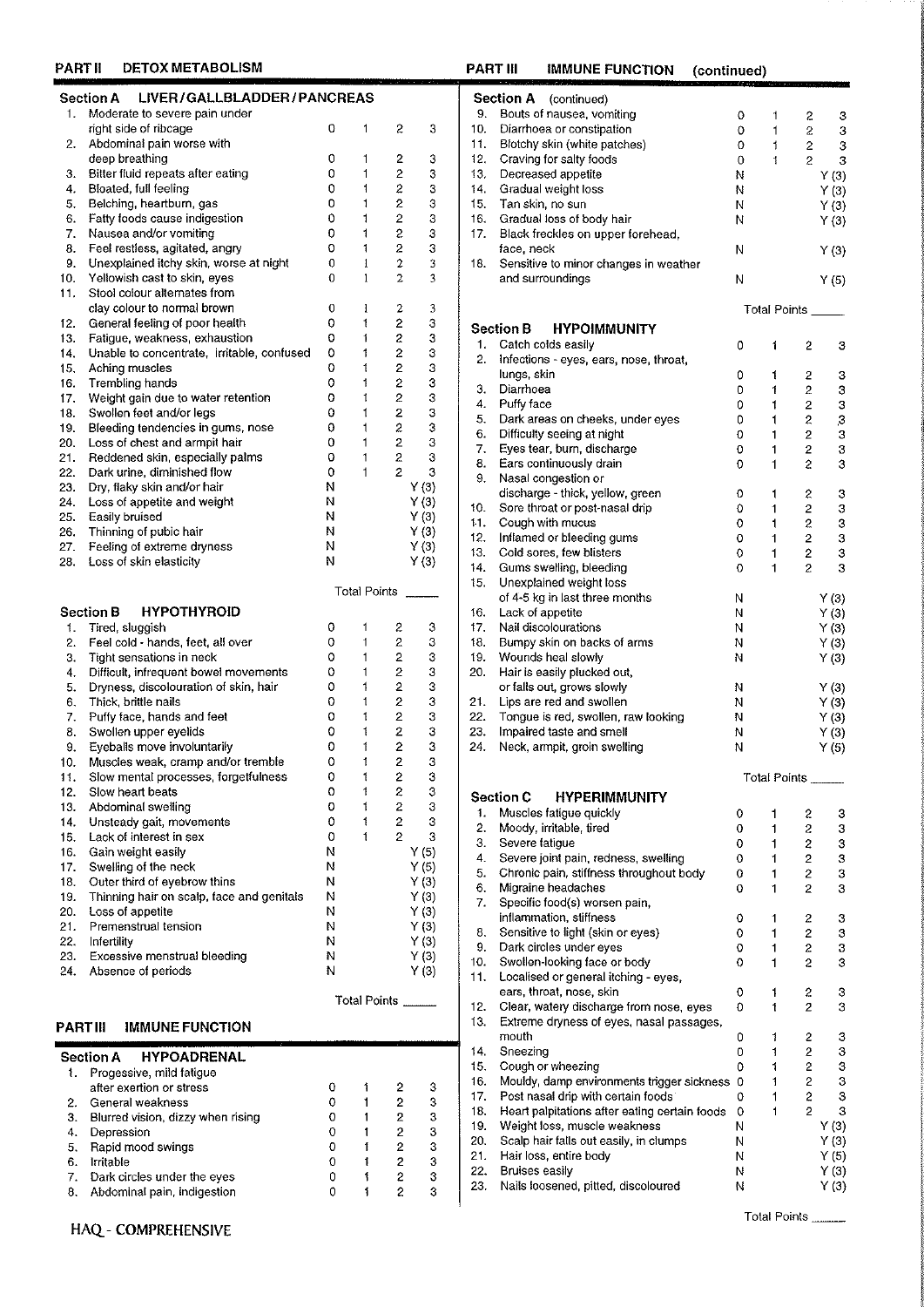# PARTIV CARDIOVASCULAR

|          | <b>Section A</b><br>ANAEMIA                                                              |        |                     |                |        |
|----------|------------------------------------------------------------------------------------------|--------|---------------------|----------------|--------|
| 1.       | Sense of being overly tired                                                              | 0      | 1                   | 2              | з      |
| 2.       | Prolonged recovery after exercise                                                        | 0      | 1                   | 2              | 3      |
| 3.       | Coldness, especially in hands and feet                                                   | 0<br>0 | 1<br>1              | 2<br>2         | 3<br>3 |
| 4.<br>5. | Difficulty breathing, palpitations on exertion<br>Headache, dizziness, spots before eyes | 0      | 1                   | 2              | 3      |
| 6.       | Irritable                                                                                | 0      | t                   | $\overline{c}$ | 3      |
| 7.       | Forgetful, poor concentration                                                            | 0      | 1                   | 2              | З      |
| 8.       | Mild yellowing of eyes or skin                                                           | 0      | 1                   | $\overline{2}$ | З      |
| 9.       | Ringing in ears                                                                          | 0      | 1                   | 2              | 3      |
| 10.      | Susceptible to infections                                                                | 0      | 1                   | 2              | 3      |
| 11.      | Jaundice and dark urine                                                                  | 0      | 1                   | 2              | З      |
| 12.      | Black stool (no iron supplements)                                                        | 0      | 1                   | 2              | з      |
| 13.      | Unusual cravings for clay, dirt, ice                                                     | 0      | 1                   | 2              | 3      |
| 14.      | Fingernalls are flattened,<br>spoon-shaped, brittle, thin                                | Ν      |                     |                | Y(5)   |
| 15.      | White patches on skin                                                                    | Ν      |                     |                | Y(3)   |
| 16.      | Pale lips, gums, eyelids, nail beds                                                      | Ν      |                     |                | Y(3)   |
| 17.      | Red, sore tongue                                                                         | Ν      |                     |                | Y(3)   |
| 18.      | Mouth, throat, rectum ulcers                                                             | Ν      |                     |                | Y(3)   |
| 19.      | Unusual bruising                                                                         | Ν      |                     |                | Y(3)   |
| 20.      | Spontaneous bleeding - nose, mouth,                                                      |        |                     |                |        |
|          | gums, rectum or vagina                                                                   | Ν      |                     |                | Y(3)   |
| 21.      | Small red dots under the skin                                                            | Ν      |                     |                | Y(3)   |
| 22.      | Sores in corner of mouth                                                                 | Ν      |                     |                | Y(3)   |
| 23.      | Smooth tongue                                                                            | Ν      |                     |                | Y(3)   |
|          |                                                                                          |        | <b>Total Points</b> |                |        |
|          | <b>BLOOD PRESSURE</b><br>Section B                                                       |        |                     |                |        |
| 1.       | Nosebleeds                                                                               | 0      | 1                   | 2              | 3      |
| 2.       | Headache, typically in morning                                                           | 0      | ŧ                   | 2              | З      |
| 3.       | Weak, fatigued, nervous                                                                  | 0      | 1                   | $\overline{c}$ | 3      |
|          | 4. Ringing in ears                                                                       | 0      | 1                   | 2              | 3      |
| 5.       | Dizziness, drowsiness                                                                    | 0      | 1                   | 2              | 3      |
| 6.       | Blushing - no apparent cause                                                             | 0      | 1                   | 2              | З      |
| 7.       | Numbness, tingling in hands and feet<br><b>Blurred vision</b>                            | o<br>0 | 1                   | 2              | 3      |
|          |                                                                                          |        |                     |                |        |
| 8.       |                                                                                          |        | $\ddagger$          | 2              | 3      |
| 9.       | Is blood pressure high?                                                                  | N      |                     |                | Y(10)  |
|          |                                                                                          |        | Total Points        |                |        |
|          | <b>Section C</b><br>HEART                                                                |        |                     |                |        |
| 1.       | Feel jittery                                                                             | 0      | 1                   | 2              | 3      |
| 2.       | Heartburn that moves to neck,                                                            |        |                     |                |        |
|          | jaws, left shoulder and arm                                                              | 0      | 1                   | 2              | 3      |
| з.       | First effort of the day causes                                                           |        |                     |                |        |
|          | pain around chest                                                                        | 0      | 1                   | 2              | з      |
| 4.       | Dizziness                                                                                | 0      | 1                   | 2              | 3      |
| 5.<br>6. | Choking, smothering sensation<br>Minor exertion exhausts                                 | 0<br>0 | 1<br>1              | 2<br>2         | З      |
| 7.       | Heart pounds easily                                                                      | 0      | ţ                   | 2              | 3      |
| 8.       |                                                                                          | 0      | ŧ                   | 2              | 3<br>3 |
| 9.       | Heavy sweating (no exertion)<br>Mild or severe chest pain                                | 0      | 1                   | 2              | 3      |
| 10.      | Difficulty catching breath,                                                              |        |                     |                |        |
|          | especially during exercise                                                               | 0      | 1                   | 2              | 3      |
| 11.      | Wheezing or dry cough                                                                    | 0      | 1                   | 2              | 3      |
| 12.      | Heart palpitations -                                                                     |        |                     |                |        |
|          | slow, rapid or irregular                                                                 | 0      | 1                   | 2              | з      |
| 13.      | Swelling in feet, ankles, legs,                                                          |        |                     |                |        |
|          | comes and goes                                                                           | 0      | 1                   | 2              | 3      |
| 14.      | Veins on neck are prominent                                                              | 0      | 1                   | $\overline{2}$ | 3      |
| 15.      | High blood cholesterol                                                                   | Ν      |                     |                | Y(10)  |
|          |                                                                                          |        | <b>Total Points</b> |                |        |
|          | <b>Section D</b><br><b>CIRCULATION</b>                                                   |        |                     |                |        |
| 1.       | Fluid retention                                                                          | 0      | 1                   | 2              | 3      |
| 2.       | Numbness, tingling, pricking                                                             |        |                     |                |        |
|          | sensation in hands, feet                                                                 | 0      | 1                   | 2              | 3      |
| 3.       | Muscle pain in the calves                                                                |        |                     |                |        |
|          | or thighs when walking                                                                   | 0      | 1                   | 2              | з      |
| 4.       | Muscle pain at rest                                                                      | 0      | 1                   | 2              | 3      |
| 5.<br>6. | Cold feet<br>Headaches                                                                   | 0<br>0 | 1<br>ŧ              | 2<br>2         | 3<br>3 |

|          | Section D<br>(continued)                                      |        |                     |                |              |
|----------|---------------------------------------------------------------|--------|---------------------|----------------|--------------|
| 7.       | Dizziness, everything spins                                   | 0      | 1                   | 2              | з            |
| 8.       | Poor concentration                                            | 0      | 1                   | 2              | 3            |
| 9.       | Slurred speech                                                | 0      | 1                   | 2              | 3            |
| 10.      | Ringing in ears                                               | 0      | 1                   | 2              | 3            |
| 11.      | Brief moments of hearing loss                                 | 0      | 1                   | 2              | 3            |
| 12.      | Nausea comes and goes quickly                                 | 0      | 1                   | 2              | 3            |
| 13.      | Falling without known cause                                   | 0      | 1                   | $\overline{c}$ | 3            |
| 14.      | Brief difficulty swallowing                                   | 0      | 1                   | 2              | 3            |
| 15.      | Brief difficulty speaking                                     | 0      | ŧ                   | 2              | 3            |
| 16.      | Stammering or twitching of tongue                             | 0      | 1                   | 2              | 3            |
| 17.      | Double vision                                                 | 0      | 1                   | 2              | 3            |
| 18.      | Difficulty understanding spoken                               |        |                     |                |              |
|          | or written word                                               | 0      | 1                   | 2              | 3            |
| 19.      | Brief loss of muscular coordination                           |        |                     |                |              |
|          | in legs, arms                                                 | 0      | 1                   | 2              | 3            |
| 20.      | Inability to recognize persons or things                      |        |                     |                |              |
| 21.      | that pass very quickly<br>One leg or arm shiny, hairless skin | 0<br>Ν | 1                   | 2              | 3            |
| 22.      | Discoloured or blue toes                                      | N      |                     |                | Y(5)         |
| 23.      | Open sores on feet and legs                                   | N      |                     |                | Y(5)<br>Y(5) |
| 24.      | Fingers and toes numb in response                             |        |                     |                |              |
|          | to cold weather, even when protected                          | N      |                     |                | Y(5)         |
|          |                                                               |        |                     |                |              |
|          |                                                               |        | <b>Total Points</b> |                |              |
| PART V   | <b>GLUCOSE TOLERANCE</b>                                      |        |                     |                |              |
|          |                                                               |        |                     |                |              |
|          | <b>Section A</b><br><b>HYPOGLYCAEMIA</b>                      |        |                     |                |              |
|          | Missing meals or fasting is associated with:                  |        |                     |                |              |
| 1.       | Sudden anxiety associated with hunger                         | 0      | 1                   | 2              | з            |
| 2.       | Tingling sensation in hands                                   | o      | 1                   | 2              | З            |
| 3.       | Palpitations                                                  | 0      | ŧ                   | 2              | 3            |
| 4.       | Feel shaky, jittery, tremours                                 | 0      | 1                   | 2              | 3            |
| 5.       | Weakness                                                      | 0      | 1                   | 2              | 3            |
| 6.       | Profuse perspiration, clammy skin                             | 0      | 1                   | 2              | 3            |
| 7.       | Nightmares                                                    | 0      | 1                   | 2              | 3            |
| 8.<br>9. | Awake from sleep restless                                     | 0      | 1<br>1              | 2              | 3            |
| 10.      | Agitated, easily upset<br>Poor memory, forgetful              | 0      | 1                   | 2<br>2         | 3<br>3       |
| 11.      | Confused, disoriented                                         | 0<br>0 | 1                   | 2              | 3            |
| 12.      | Dizziness, feel faint                                         | 0      | ţ                   | $\mathbf{c}$   | з            |
| 13.      | Feels cold, numb                                              | 0      | 1                   | $\overline{c}$ | 3            |
| 14.      | Mild headache                                                 | o      | ŧ                   | 2              | 3            |
| 15.      | <b>Blurred vision</b>                                         | 0      | 1                   | 2              | 3            |
| 16.      | Lack of coordination                                          | 0      | ŧ                   | 2              | 3            |
|          |                                                               |        |                     |                |              |
|          |                                                               |        | Total Points        |                |              |
|          | <b>Section B</b><br><b>HYPERGLYCAEMIA</b>                     |        |                     |                |              |
| 1.       | Excessive, frequent urination                                 | 0      | 1                   | 2              | 3            |
| 2.       | Increased thirst and appetite                                 | 0      | 1                   | 2              | 3            |
| 3.       | Blurred vision, failing eyesight                              | 0      | 1                   | 2              | 3            |
| 4.       | Fatigue, drowsiness                                           | 0      | 1                   | 2              | з            |
| 5.       | Crave sweets, but eating sweets                               |        |                     |                |              |
|          | does not relieve craving                                      | 0      | 1                   | 2              | 3            |
| 6.       | Feel hungry for air (can't get enough)                        | 0      | 1                   | 2              | 3            |
| 7.       | Breath smells sweet                                           | 0      | ŧ                   | 2              | 3            |
| 8.       | Depressed                                                     | 0      | 1                   | 2              | 3            |
| 9.       | Tingling, numbness, prickling sensation                       |        |                     |                |              |
|          | in extremities                                                | 0      | 1                   | 2              | з            |
| 10.      | Profuse sweating                                              | 0      | 1                   | 2              | з            |
| 11.      | Dribble after voiding                                         | 0      | 1                   | 2              | з            |
| 12.      | Impotency                                                     | 0      | 1                   | 2              | з            |
| 13.      | Dizziness when standing from                                  |        |                     |                |              |
|          | sitting position                                              | 0      | 1                   | 2              | 3            |
| 14.      | Slurred speech                                                | 0      | 1                   | 2              | 3            |
| 15.      | Unintentional weight loss                                     | N      |                     |                | Y(3)         |
| 16.      | Recurring persistent infection -                              |        |                     |                |              |
| 17.      | bladder, skin or gums<br>Boils and leg sores                  | N<br>N |                     |                | Y (3)        |
| 18.      | Very slow wound healing                                       | Ν      |                     |                | Y(3)<br>Y(3) |
| 19.      | Excessive weight gain                                         | N      |                     |                | Y (3)        |
|          |                                                               |        |                     |                |              |
|          |                                                               |        | <b>Total Points</b> |                |              |
|          |                                                               |        |                     |                |              |

 $\sim$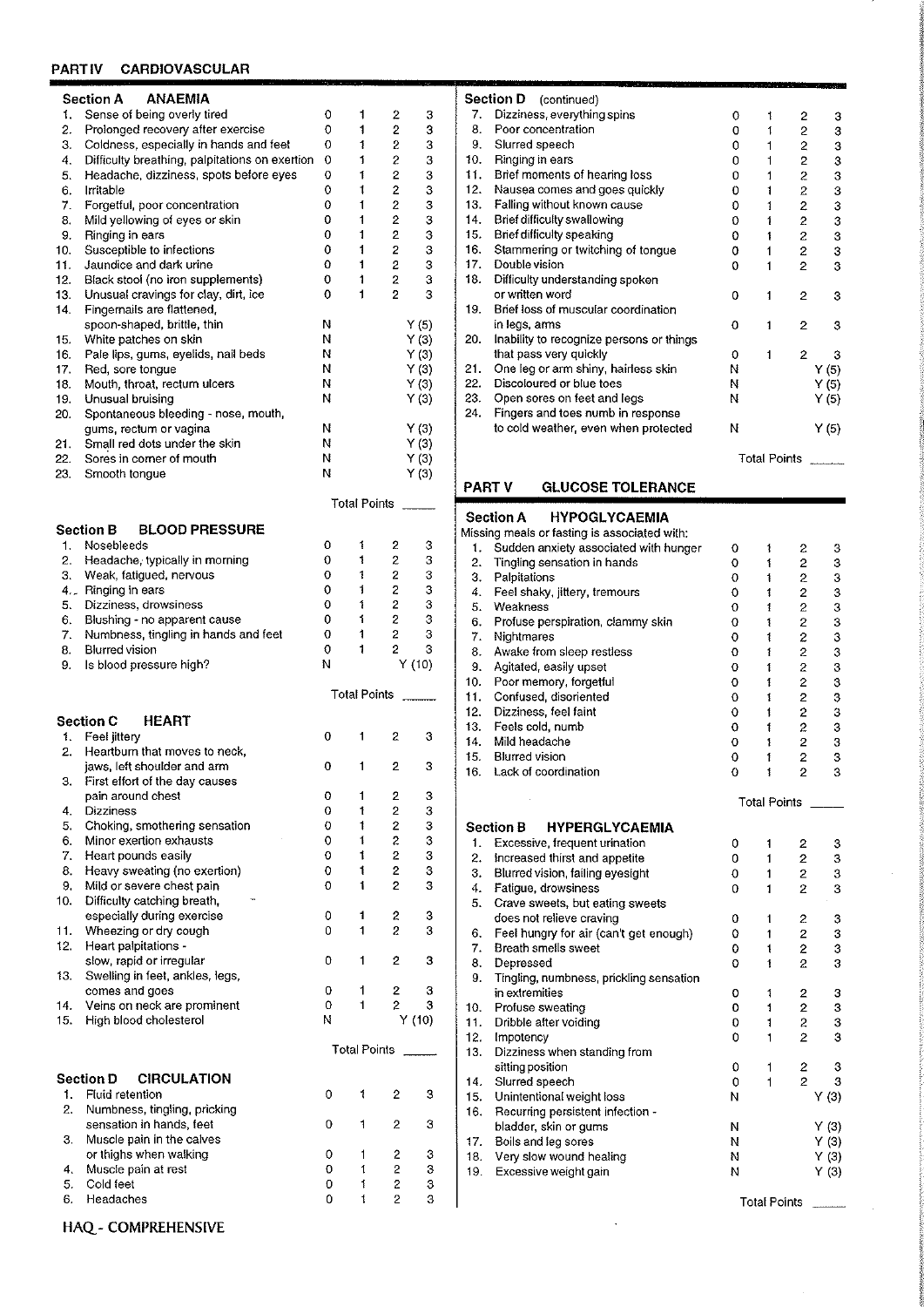# PART VI LUNGS

| 1.  | Weakness and fatigue                          | 0 |              | 2                       | 3             |
|-----|-----------------------------------------------|---|--------------|-------------------------|---------------|
| 2.  | Chest discomfort, pain                        | 0 | 1            | 2                       | 3             |
| 3.  | Sudden breathing difficulty                   | 0 | 1            | 2                       | 3             |
| 4.  | Shortness of breath                           | 0 | 1            | 2                       | 3             |
| 5.  | Shallow breathing                             | o | 1            | 2                       | 3             |
| 6.  | Noisy, rattling sounds when breathing         |   |              |                         |               |
|     | in or out                                     | 0 | 1            | 2                       | з             |
| 7.  | Cough - dry or moist                          | 0 | 1            | $\overline{\mathbf{c}}$ | 3             |
| 8.  | Rapid heatbeats                               | 0 |              | 2                       | 3             |
| 9.  | Excessive perspiration                        | 0 |              | $\overline{\mathbf{c}}$ | 3             |
| 10. | Anxiety, restlessness                         | 0 | 1            | $\overline{c}$          | 3             |
| 11. | Consistent low grade temperature (100-101°) 0 |   | 1            | $\overline{\mathbf{c}}$ | 3             |
| 12. | Bluish nails and lips                         | 0 | 1            | $\overline{\mathbf{c}}$ | 3             |
| 13. | Post nasal drip                               | 0 | 1            | $\overline{c}$          | 3             |
| 14. | Sputum thick, clear, yellow                   | 0 | 1            | 2                       | 3             |
| 15. | Sputum smells offensive                       | 0 | í            | 2                       | 3             |
| 16. | Bloody sputum                                 | 0 | ſ            | 2                       | 3             |
| 17. | <b>Bad breath</b>                             | 0 | 1            | 2                       | 3             |
| 18. | Wheezing                                      | 0 | 1            | $\boldsymbol{2}$        | 3             |
| 19. | Loud snoring                                  | 0 | 1            | $\overline{\mathbf{c}}$ | $\frac{3}{3}$ |
| 20. | Sleepy during day                             | 0 | t            | 2                       |               |
| 21. | Morning headache                              | o |              | $\overline{\mathbf{c}}$ |               |
| 22. | Difficulty concentrating                      | 0 | ŧ            | $\overline{2}$          | 3             |
| 23. | Unexplained weight loss                       | N |              | Y(3)                    |               |
| 24. | Infections settle in lungs                    | N |              | Y (3)                   |               |
| 25. | 'Flu symptoms longer than 5 days              | N |              | Y (3)                   |               |
|     |                                               |   | Total Points |                         |               |

# PART VII KIDNEY/BLADDER

r

| 1.  | Retain fluid throughout body         | 0 | í                   | 2                     | 3      |
|-----|--------------------------------------|---|---------------------|-----------------------|--------|
| 2.  | Mild lower back pain                 | o | 1                   | $\overline{2}$        | 3      |
| 3.  | Frequent urge to urinate,            |   |                     |                       |        |
|     | but only small amounts pass          | Ω | ţ                   | 2                     | 3      |
| 4.  | Interruption of urine stream         | o | ţ                   | 2                     | 3      |
| 5.  | Excessive urination                  | Ω | ţ                   | 2                     | з      |
| 6.  | Excessive urination at night         | Ω | 1                   | $\overline{c}$        | З      |
| 7.  | Burning when urinating               | 0 | 1                   | $\overline{c}$        | 3      |
| 8.  | Frequent urination with urgency      | ٥ | ţ                   | $\overline{2}$        | 3      |
| 9.  | Rarely need to urinate               | 0 | t                   | $\mathbf{2}$          | 3      |
| 10. | Difficulty passing urine             | 0 | f                   | 2                     | $\bf3$ |
| 11. | Dripping after urination             | 0 | ţ                   | $\overline{2}$        | 3      |
| 12. | Can't hold urine                     | 0 |                     | $\mathbf{z}$          | 3      |
| 13. | Bloody, cloudy and/or darkened urine | 0 | 1                   | $\overline{c}$        | 3      |
| 14. | Strong smelling urine                | 0 | 1                   | 2                     | 3      |
| 15. | Joint and muscle pain                | Ω | 1                   | $\mathbf{2}^{\prime}$ | 3      |
| 16. | Tingling in joints                   | o | 1                   | $\overline{2}$        | 3      |
| 17. | Dark circles under eyes              | ٥ | 1                   | $\mathbf{2}^{\circ}$  | 3      |
| 18. | Grey, blackish caste to skin         | 0 | ţ                   | $\overline{c}$        | 3      |
| 19. | Back or leg pains associated         |   |                     |                       |        |
|     | with dripping after urination        | Ν |                     |                       | Y (5)  |
| 20. | Poor skin elasticity, dryness        | N |                     |                       | Y (3)  |
|     | 155                                  |   | <b>Total Points</b> |                       |        |

#### **PART VIII MALE**

|     | <b>PROSTATE</b><br>Section A               |                     |   |                |     |  |
|-----|--------------------------------------------|---------------------|---|----------------|-----|--|
| 1.  | Frequent or urgent need to urinate         | 0                   |   | 2              | 3   |  |
| 2.  | Delayed, weak, or interrupted urine stream | 0                   |   | 2              | 3   |  |
| 3.  | Pain or burning upon urination             | 0                   |   | 2              | 3   |  |
| 4.  | Urge to urinate several times a night      | 0                   |   | 2              | 3   |  |
| 5.  | Rose coloured (bloody) urine               | 0                   |   | 2              | 3   |  |
| 6.  | Difficulty urinating                       | 0                   |   | 2              | 3   |  |
| 7.  | A sense of bladder fullness                | 0                   |   | 2              | 3   |  |
| 8.  | Ejaculation causes pain                    | 0                   |   | 2              | 3   |  |
| 9.  | Blood in the semen                         | 0                   |   | $\overline{2}$ | 3   |  |
| 10. | Lack of sex drive, impotency               | Ω                   |   | 2.             | 3   |  |
| 11. | Impotency                                  | Ω                   |   | 2.             | 3   |  |
| 12. | Pain or fatigue in the legs or back        | 0                   |   | $\overline{2}$ | 3   |  |
| 13. | Dripping after urination                   | 0                   |   | 2              | 3   |  |
| 14. | Increased straining with small amounts     |                     |   |                |     |  |
|     | of urine passed                            | 0                   | 1 | 2              | з   |  |
| 15. | Anaemia                                    | Ν                   |   |                | (3) |  |
|     | HAO - COMPREHENSIVE                        | <b>Total Points</b> |   |                |     |  |

# HAQ - COMPREHENSIVE

# PART VIII (continued)

 $\hat{\boldsymbol{\beta}}$ 

|     | <b>REPRODUCTION</b><br>Section B             |          |              |                |       |
|-----|----------------------------------------------|----------|--------------|----------------|-------|
| 1.  | Itchy patches around inner thigh and groin   | 0        | 1            | 2              | з     |
| 2.  | Itching at night                             | $\Omega$ | 1            | 2              | З     |
| З.  | Painful testicles                            | 0        | 1            | 2              | 3     |
| 4.  | Difficulty attaining                         |          |              |                |       |
|     | and/or maintaining an erection               | 0        | 1            | 2              | 3     |
| 5.  | Low sexual drive                             | 0        | 1            | 2              | 3     |
| 6.  | Premature ejaculation                        | 0        | 1            | 2              | 3     |
| 7.  | Low energy level or stamina                  | 0        | 1            | $\overline{2}$ | 3     |
| 8.  | Inflammation on the head of penis            | N        |              |                | Y (5) |
| 9.  | Genital and/or rectal rash or irritation     | Ν        |              |                | Y(5)  |
| 10. | Distorted nail growth                        | Ν        |              |                | Y(3)  |
| 11. | Loss of pubic or armpit hair                 | N        |              |                | Y(3)  |
| 12. | Infertile                                    | Ν        |              |                | Y(3)  |
| 13. | Low sperm count, low sperm motility          | Ν        |              |                | Y(3)  |
| 14. | Unexplained weight gain                      | N        |              |                | Y(3)  |
| 15. | Testicles appear smaller                     | Ν        |              |                | Y (3) |
| 16. | Development of breasts or                    |          |              |                |       |
|     | nipple tenderness                            | N        |              |                | Y(3)  |
| 17. | Feeling of heaviness or hardness in testicle | N        |              |                | Y (3) |
| 18. | Sparse beard or slow hair growth             | N        |              |                | Y (3) |
| 19. | Decreased body hair                          | Ν        |              |                | Y (3) |
| 20. | Fine wrinkling in corner of mouth            |          |              |                |       |
|     | or around eyes                               | Ν        |              |                | Y (3) |
|     |                                              |          | Total Points |                |       |

# FEMALE

|               |                                                                      |          | Fotal Points        |                |               |
|---------------|----------------------------------------------------------------------|----------|---------------------|----------------|---------------|
| <b>PARTIX</b> | <b>FEMALE</b>                                                        |          |                     |                |               |
|               | Section A<br>Circle if you experience any of these symptoms within   |          |                     |                |               |
|               | <b>PMS</b><br>3 days to two weeks (ovulation) prior to menstruation: |          |                     |                |               |
| 1.            | Insomnia                                                             | 0        | 1                   | 2              | 3             |
| 2.            | Abdominal bloating                                                   | 0        | 1                   | 2              | 3             |
| 3.            | Breast tenderness, swelling                                          | 0        | 1                   | 2              | 3             |
| 4.            | Breast lumps appear                                                  | 0        | 1                   | $\overline{2}$ | 3             |
| 5.            | Heart palpitations                                                   | 0        | 1                   | 2              | 3             |
| 6.            | Sweating and flushing                                                | 0        | 1                   | 2              | 3             |
| 7.            | Depressed, irritable, nervous                                        | 0        | 1                   | $\overline{c}$ | 3             |
| 8.            | Easily angered, resentful                                            | 0        | 1                   | 2              | 3             |
| 9.            | Easily overwhelmed                                                   | 0        | 1                   | $\overline{c}$ | 3             |
| 10.           | Nausea and/or vomiting                                               | 0        | 1                   | $\overline{c}$ | 3             |
| 11.           | Diarrhoea or constipation                                            | 0        | t                   | 2              | 3             |
| 12.           | Headache                                                             | O        | 1                   | $\overline{c}$ | З             |
| 13.           | Food cravings, binge eating                                          | 0        | 1                   | 2              | 3             |
| 14.           | Back pain                                                            | 0        | ŧ                   | 2              | 3             |
| 15.           | Numbness, tingling in hands and feet                                 | 0        | ŧ                   | $\overline{c}$ | 3             |
| 16.           | Clumsiness                                                           | 0        | 1                   | 2              | 3             |
| 17.           | Feeling hopeless, sad                                                | 0        | 1                   | 2              | 3             |
| 18.           | Weight gain - water                                                  | Ν        |                     |                | Y (3)         |
| 19.           | Suicidal                                                             | Ν        |                     |                | Y(10)         |
|               |                                                                      |          |                     |                |               |
|               |                                                                      |          | <b>Total Points</b> |                |               |
|               | <b>Section B</b><br><b>OVARIAN DYSFUNCTION</b>                       |          |                     |                |               |
| 1.            | Vaginal dryness, pain                                                | 0        | 1                   | 2              | 3             |
| 2.            | Painful intercourse                                                  | 0        | 1                   | $\overline{2}$ | 3             |
| 3.            | <b>Engorged breasts</b>                                              | $\Omega$ | 1.                  | $\mathbf{2}$   | 3             |
| 4.            | Milk production (not nursing)                                        | 0        | 1                   | $\overline{c}$ | З             |
| 5.            | Disinterest in sex                                                   | 0        | 1                   | 2              | 3             |
| 6.            | <b>Blurred vision</b>                                                | 0        | 1                   | 2              | 3             |
| 7.            | Headache                                                             | 0        | 1                   | $\mathbf{2}$   | 3             |
| 8.            | Acne and/or oily skin                                                | 0        | 1                   | 2              | 3             |
| 9.            | Aggressive feelings                                                  | 0        | 1                   | 2              | 3             |
| 10.           | Overwhelming urges for sexual intercourse                            | 0        | 1                   | 2              | 3             |
| 11.           | Absence of menstrual flow for six                                    |          |                     |                |               |
|               | or more months                                                       | N        |                     |                | Y(20)         |
| 12.           | Occasionally skip periods                                            | Ν        |                     |                | Y(5)          |
| 13.           | Menstruation began after 16 years of age                             | Ν        |                     |                | Y(3)          |
| 14.           | Breasts shrinking                                                    | N        |                     |                | Y(5)          |
| 15.           | Thinning pubic and armpit hair                                       | N        |                     |                | Y (5)         |
|               | Unable to become pregnant                                            | N        |                     |                | Y(10)         |
| 16.           |                                                                      |          |                     |                |               |
| 17.           | Miscarriage                                                          | Ν        |                     |                | Y(3)          |
| 18.           | Excess facial hair                                                   | N        |                     |                | Y (5)         |
| 19.           | Poor sense of smell<br>Monthly abdominal pain without bleeding       | N        |                     |                | Y (3)<br>Y(5) |

Total Points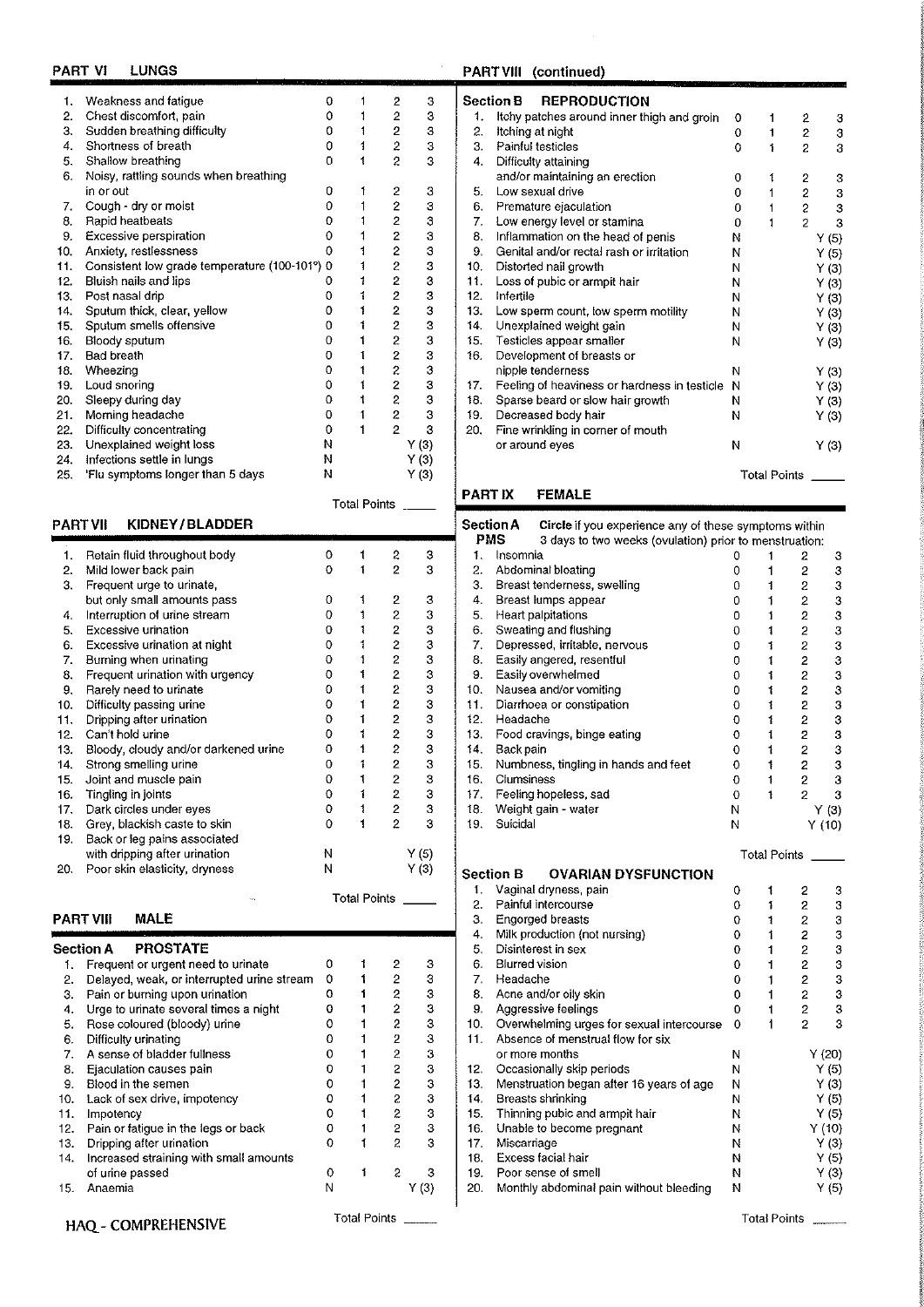Name

Date

# NOTE:

- If your patient has a high score in Part I, II or III they may require a bowel/ liver detox before they proceed with further treatment. This will ensure long-term improvement of their symptoms.
	- $\bullet$  Those people who have low overall scores can go onto a Wellness Program.

| A. Hypoacidity | SCORE | <b>LOW PRIORITY</b> |                          | MODERATE PRIORITY |                     | <b>HIGH PRIORITY</b>     |                 | $15 +$         |
|----------------|-------|---------------------|--------------------------|-------------------|---------------------|--------------------------|-----------------|----------------|
|                |       | ω                   | S                        | $\overline{r}$    | ó                   | $\overline{11}$          | $\mathbb{L}$    |                |
|                |       | $\sim$<br>÷,        | 5                        | $\Gamma$          | 12                  |                          | $\mathbb{E}$    | $15+$          |
|                |       | S                   | 4                        | $\overline{ }$    | Ō,                  | $\Xi$                    | $\mathbf{1}$    | $15+$          |
|                |       | $\mathfrak{m}$      | S                        | ᠵ                 | Ö                   | $\Box$                   | $\mathbb{C}$    | $15+$          |
|                |       | 2                   | S                        | $\bullet$         | 12                  | Ħ                        | $\frac{91}{2}$  | $18+$          |
|                |       | 5                   | $\supseteq$              | 15                | $\Omega$            | z                        | $\overline{27}$ | $30+$          |
|                |       | $\epsilon$          | S                        | Ó                 | $\overline{12}$     | $\overline{1}$           | $\tilde{g}$     | $20 +$         |
|                |       | 3                   | $\circ$                  | Ō,                | $\overline{\omega}$ | $\frac{8}{10}$           | $\mathcal{L}$   | $30+$          |
|                |       | 3                   | 5                        | $\Xi$             | $\tilde{5}$         | 25                       | 55              | $45+$          |
|                |       | 4                   | $\overline{ }$           | Ö                 | $\Box$              | $\overline{5}$           | $\overline{4}$  | $15 +$         |
|                |       | 4                   | $\overline{\phantom{0}}$ | ٥                 | $\Box$              | $\overline{5}$           | $\vec{a}$       | $15+$          |
|                |       | $\mathfrak{g}$      | $\rightarrow$            | $\sim$            | $\ddot{\circ}$      | $\overline{\phantom{0}}$ | $\infty$        | よ              |
|                |       | 3                   | $\mathcal{E}$<br>o       | $\overline{c}$    | $18$                | 23                       | $\delta$        | $30+$          |
|                |       | $\sim$              | 6                        | $\circ$           | $\overline{5}$      | $\frac{1}{2}$            | $\frac{8}{18}$  | $rac{+}{20}$   |
|                |       | 3                   | 6                        | Ō,                | $\overline{c}$      | $\overline{15}$          | $\frac{8}{10}$  | $20+$          |
|                |       | 2                   | ξ                        | $\ddot{\circ}$    | Ö                   | $\supseteq$              | 7               | $15+$          |
|                |       | 2                   | S                        | Ó                 | Ō,                  | $\Xi$                    | $\mathfrak{a}$  | $\frac{1}{21}$ |
|                |       | 2                   | ω                        | $\bullet$         | ∞                   | $\supseteq$              | $\overline{c}$  | $15+$          |
|                |       | 2                   | 3                        | ७                 | $\infty$            | $\Xi$                    | $\overline{c}$  | $15+$          |

l,

 $\ddot{\cdot}$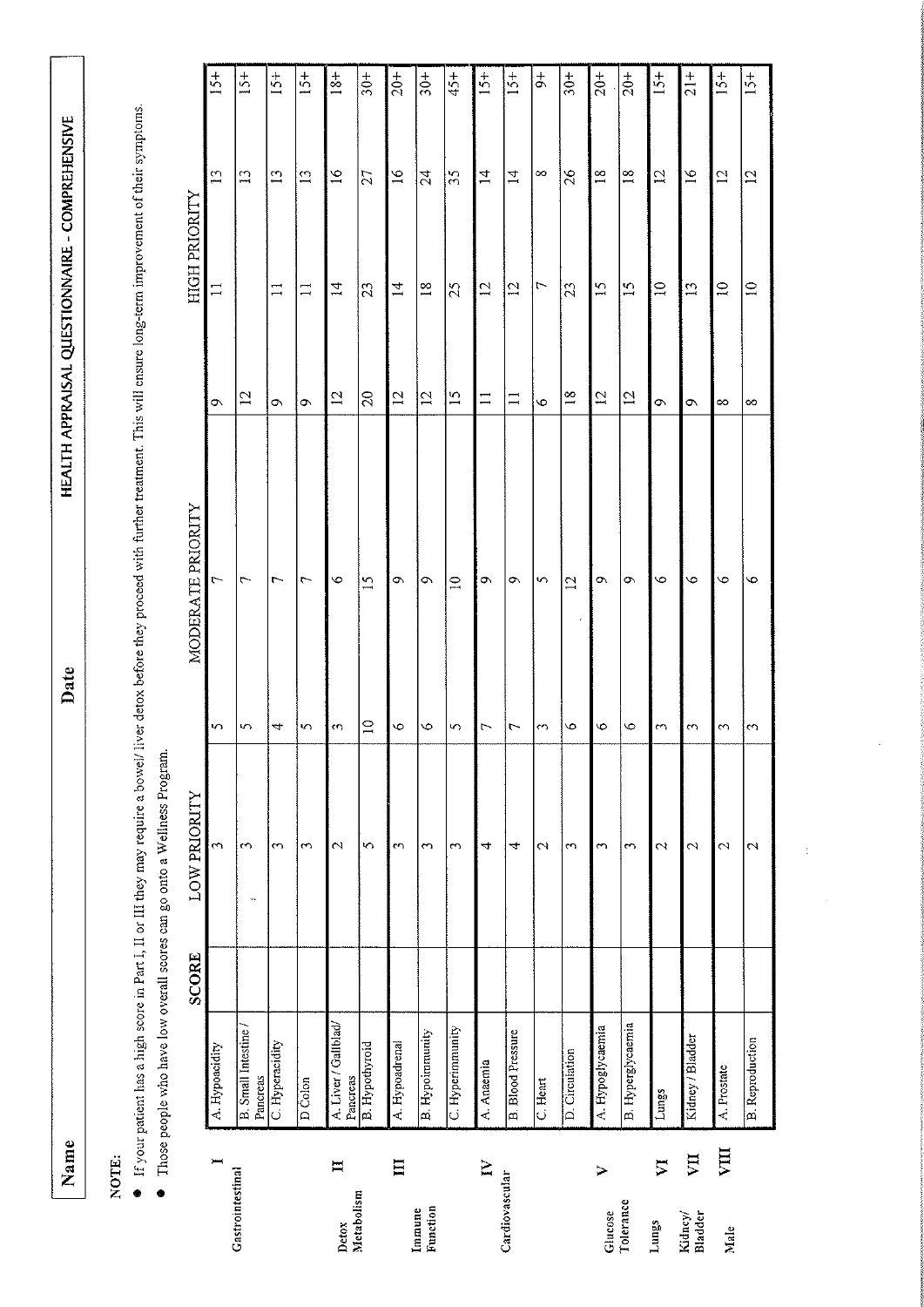|                             |                                     | <b>SCORE</b>                                                              | LOW PRIORITY                                           |                                                                      | MODERATE PRIORITY |                 | <b>HIGH PRIORITY</b> |                |                        |
|-----------------------------|-------------------------------------|---------------------------------------------------------------------------|--------------------------------------------------------|----------------------------------------------------------------------|-------------------|-----------------|----------------------|----------------|------------------------|
| $\mathbf{N}$<br>Female      | A. PMS                              |                                                                           | 3                                                      | n                                                                    | $\infty$          | $\Box$          | $\overline{5}$       | $\approx$      | $25 +$                 |
|                             | Dysfunction<br>B. Ovarian           |                                                                           | 2                                                      | 3                                                                    | $\bullet$         | Ö               | $\Xi$                | $\overline{c}$ | $15 +$                 |
|                             | C. Menstrual<br>Irregularities      |                                                                           | S                                                      | $\circ$                                                              | $\overline{2}$    | $\overline{18}$ | $\overline{21}$      | 25             | $rac{1}{3}$            |
|                             | Fibrocystic Breast<br>D. Dysplasia/ |                                                                           | S                                                      | ó                                                                    | $\overline{2}$    | $\overline{15}$ | $\Omega$             | $\mathcal{L}$  | $30 +$                 |
|                             | E. Menopause                        |                                                                           | $\mathcal{C}$<br>÷.                                    | $\omega$                                                             | ৩                 | Ξ               | $\mathbf{13}$        | $\tilde{5}$    | $19+$                  |
| ×                           | A. Bone Integrity                   |                                                                           | ε                                                      | n                                                                    | $\infty$          | $\Box$          | $\overline{c}$       | $\tilde{5}$    | $15+$                  |
| Musculosketetal             | <b>B.</b> Muscle                    |                                                                           | $\mathcal{C}$                                          | $\omega$                                                             | ۰٥                | Ö               | $\Xi$                | $\overline{5}$ | $15+$                  |
|                             | C. Connective<br>Tissue             |                                                                           | $\sim$                                                 | 3                                                                    | 5                 | $\overline{ }$  | ó                    | $\Xi$          | $12+$                  |
|                             | D. Neurological                     |                                                                           | S                                                      | S                                                                    | $\equiv$          | $\overline{51}$ | 20                   | 25             | $30+$                  |
| XI                          | A. Stress                           |                                                                           | $\mathcal{C}$                                          | 4                                                                    | $\Xi$             | $\overline{1}$  | $\overline{15}$      | $\Box$         | $20+$                  |
| Behaviour<br>Mood and       | B. Anxiety                          |                                                                           |                                                        | $\mathcal{C}$                                                        | $\sim$            | ∞               | $\circ$              | $\overline{c}$ | $\ddot{6}$             |
|                             | C. Depression                       |                                                                           |                                                        | $\mathcal{C}$                                                        | $\sim$            | S               | O                    | ∞              | $\stackrel{+}{\simeq}$ |
|                             | D. Insomnia                         |                                                                           |                                                        | C1                                                                   | N                 | 7               | $\Xi$                | $\overline{c}$ | $13+$                  |
|                             | E. Hyperactivity /<br>ADD           |                                                                           |                                                        | m                                                                    | O                 | ∞               | $\Xi$                | $\Xi$          | $12+$                  |
| Dermatology/ <sup>XII</sup> | Dermatology / Skin                  |                                                                           |                                                        | $\overline{ }$                                                       |                   | N               |                      |                | $\frac{4}{5}$          |
| Skin                        |                                     |                                                                           | This person is NOT satisfied with the condition of the | tr skin                                                              |                   |                 |                      |                |                        |
| XIII<br>Imbalance<br>Detox  | Detox Imbalance                     |                                                                           | $\sim$                                                 | $\bullet$                                                            | 7                 | ∞               | 57                   | $\Box$         | $20+$                  |
| $\overline{\text{XIV}}$     | Vitality                            |                                                                           | بسب                                                    | $\mathbf{\Omega}$                                                    | m                 | 4               |                      |                | \$                     |
| Body Image<br>Vitality /    | Management<br>Weight                |                                                                           | 3                                                      | S                                                                    | ∞                 | $\equiv$        | $\tilde{1}$          | $\overline{c}$ | $25 +$                 |
|                             | $\Box$                              |                                                                           | This person is NOT satisfied with their present weight |                                                                      |                   |                 |                      |                |                        |
| XV<br>Wellness              | Wellness                            | <b>I</b> Female and over 50 years of age<br>Male and over 50 years of age |                                                        | Pregnant / Breastfeeding<br><b>Care</b> Preconceptual Care<br>$\Box$ |                   |                 |                      |                |                        |

\* 1995 Lyra Heller and Michael Katke. Photocopying without permission is strictly location of the coordit can result in legal action. Permission to reproduce any part of this questionate must be obtained from Metaperies be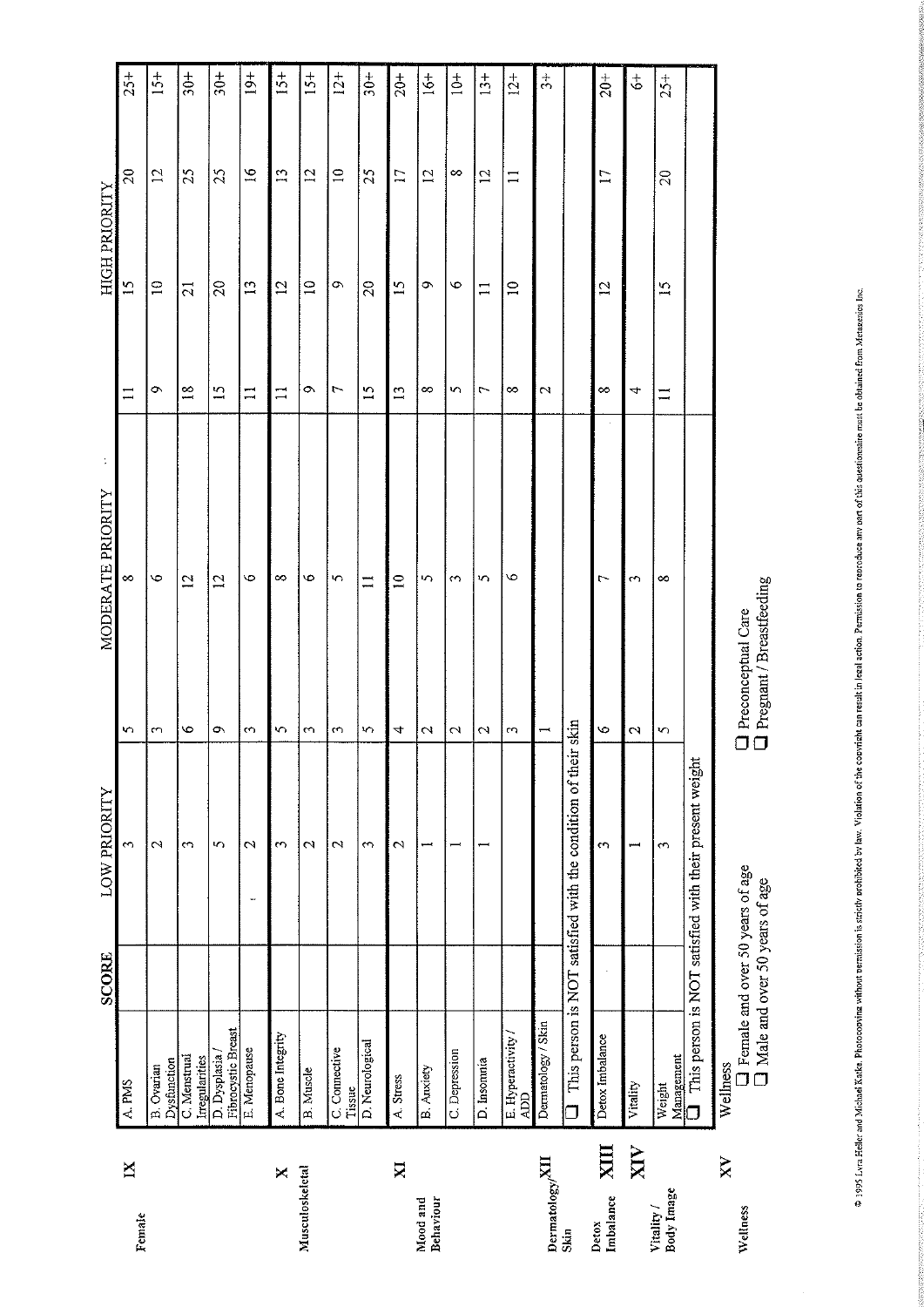# PARTIX (continued)

# Section C MENSTRUAL IRREGULARITIES

Circle if you experience any of these symptoms during your period. 1. Painful intercourse  $\Omega$  $\mathbf{1}$  $\overline{2}$ 3 2. Menstrual type pain between menses  $\mathsf{O}\xspace$  $\overline{c}$  $\mathbf{3}$  $\mathbf{1}$ Irregular intervals between periods  $Y(5)$  $\mathbf N$  $3.$  $\ddot{4}$ . Extended menses, greater than 32 days  ${\sf N}$  $Y(10)$ 5. Shortened menses, less than 24 days  $Y(5)$ N 6. Vaginal bleeding between periods N  $Y(10)$ Vaginal discharge between periods N  $Y(5)$ 7. Pain during periods is becoming 8.  $\begin{array}{c} \mathsf{Y}\ (5)\\ 3 \end{array}$ progressively worse N 9. Pain, cramps  $\mathbf{0}$ 2 2 2 2 2 2  $\mathbf{1}$  $\mathbf 0$  $10.$ Unusual fatigue, can't work  $\ddagger$  $\bf 3$  $\mathbf 0$ 11. Irritable and depressed  $\mathbf 3$  $\ddot{\phantom{1}}$ 12. Constipation and/or diarrhoea  $\mathsf 0$  $\pmb{\uparrow}$  $\bf{3}$ 13. Lower abdominal pain, bloating  $\mathfrak o$  $\mathbf{3}$  $\mathbf{1}$ 14. Nausea and/or vomiting  $\mathbf 0$  $\mathbf 3$  $\mathbf{1}$  $\bar{2}$ 15. Lower backache  $\mathbf 0$  $\mathbf{1}$  $\mathbf 3$ 16. Pelvic and/or rectal pressure  $\mathfrak o$  $\mathbf 2$  $\mathbf 3$  $\uparrow$  $17.$ Urinary difficulties  $\mathbf 0$  $\mathbf{1}$  $\overline{\mathbf{c}}$  $\mathbf 3$ 18. Frequent urination N  $Y(5)$ 19. Scanty blood flow N  $Y(3)$ 20. Heavy blood flow N  $Y(3)$ 

|     |                                                    |   | <b>Total Points</b> |   |        |
|-----|----------------------------------------------------|---|---------------------|---|--------|
|     | <b>DYSPLASIA/FIBROCYSTIC SYNDROME</b><br>Section D |   |                     |   |        |
| 1.  | Painful, tender vaginal lumps                      | 0 | 1                   | 2 | з      |
| 2.  | Clear, grey, or yellow vaginal discharge           | o |                     | 2 | 3      |
| 3.  | Vaginal bleeding after intercourse                 |   |                     |   |        |
|     | or between periods                                 | 0 |                     | 2 | 3      |
| 4.  | Burning or itching of the external genitalia       | O |                     | 2 | 3      |
| 5.  | Urgent, painful urination                          | o |                     | 2 | 3      |
| 6.  | Lower abdominal or back pain                       | 0 |                     | 2 | 3      |
| 7.  | Heavy, watery and bloody vaginal discharge         | 0 |                     | 2 | 3      |
| 8.  | Heavy menstrual flow                               | o |                     | 2 | 3      |
| 9.  | Pelvic cramps                                      | o |                     | 2 | 3      |
| 10. | Thin, scant, white vaginal discharge               | 0 |                     | 2 | 3      |
| 11. | Greenish, yellow, or offensive discharge           | Ð |                     | 2 | 3      |
| 12. | White, cheeselike discharge                        | 0 |                     | 2 | з      |
| 13. | Breast lumps or swelling                           | N |                     |   | Y(10)  |
| 14. | Lumps hurt just before period                      | Ν |                     |   | Y(5)   |
| 15. | Swelling under armpit                              | N |                     |   | Y(5)   |
| 16. | Change in breast size, shape                       | Ν |                     |   | Y(5)   |
| 17. | White or slightly bloody vaginal discharge,        |   |                     |   |        |
|     | one week before period                             | N |                     |   | Y (10) |
|     |                                                    |   | Total Points        |   |        |
|     | <b>MENOPAUSE</b><br>Section E                      |   |                     |   |        |

| Ί.  | irregular menstrual cycle                     | υ |                     | ۷  | з      |
|-----|-----------------------------------------------|---|---------------------|----|--------|
| 2.  | Dry skin, hair, vagina                        | 0 | 1                   | 2  | 3      |
| 3,  | Disinterest in sex                            | 0 | 1                   | 2  | 3      |
| 4.  | Mood swings, irritable                        | 0 |                     | 2  | 3      |
| 5.  | Depression, anxiety, nervousness              | 0 |                     | 2  | 3      |
| 6.  | Craving for sweets, binge eating              | 0 |                     | 2  | 3      |
| 7.  | Headaches or dizziness                        | 0 |                     | 2  | 3      |
| 8.  | Painful intercourse                           | 0 |                     | 2  | 3      |
| 9.  | Sudden hot flushes                            | 0 | 1                   | 2  | 3      |
| 10. | Spontaneous sweating                          | 0 | 1                   | 2  | 3      |
| 11. | Shortness of breath and/or heart palpitations | 0 | Ť                   | 2  | 3      |
| 12. | Unpredictable vaginal bleeding                | 0 | 1                   | 2  | 3      |
| 13. | Difficulty holding urine                      | 0 | 1                   | 2  | 3      |
| 14. | Difficulty sleeping                           | 0 |                     | S. | 3      |
| 15. | Mental fogginess                              | 0 |                     | 2  | 3      |
| 16. | Vaginal pain and/or itching                   | 0 |                     | 2  | 3      |
| 17. | Thin, scant, white vaginal discharge          | 0 |                     | 2  | 3      |
| 18. | Low back and/or hip pain                      | 0 |                     | 2  | 3      |
| 19. | Breast tenderness, pain                       |   |                     |    |        |
|     | or tingling, pricking sensation               | 0 | 1                   | 2  | 3      |
| 20. | Easily bruised, loss of skin tone             | 0 |                     | 2  | 3      |
| 21. | Thinning of armpit and pubic hair             | Ν |                     |    | Y (5)  |
| 22. | Breasts beginning to shrink, sag              | N |                     |    | Y (10) |
| 23. | Abnormal growth of hair above lip             | Ν |                     |    | Y (3)  |
|     |                                               |   | <b>Total Points</b> |    |        |
|     |                                               |   |                     |    |        |

# HAQ - COMPREHENSIVE

#### **PART X MUSCULOSKELETAL**

|     | <b>BONE INTEGRITY</b><br>Section A          |          |              |                |        |
|-----|---------------------------------------------|----------|--------------|----------------|--------|
| 1.  | Generalised bone tenderness, achiness       | 0        | 1            | 2              | 3      |
| 2.  | Localised bone pain                         | $\Omega$ | t            | 2              | з      |
| 3.  | Bone deformity or swelling                  | 0        | 1            | 2              | 3      |
| 4.  | Shins hurt during or after exercise         | 0        | 1            | 2              | 3      |
| 5.  | Low back or hip pain                        | 0        | 1            | 2              | 3      |
| 6,  | Difficulty sitting straight                 | 0        | 1            | $\mathbf{2}$   | 3      |
| 7.  | Walking difficulties, limp                  | 0        | 1            | $\overline{c}$ | 3      |
| 8.  | Crunching or creaking sounds                |          |              |                |        |
|     | when moving joints                          | 0        | 1            | 2              | з      |
| 9.  | Hands, feet, throat spasm or feel numb      | 0        | $\mathbf{f}$ | 2              | 3      |
| 10. | Joint pain and stiffness -                  |          |              |                |        |
|     | especially spine, hips, knees               | 0        | 1            | 2              | 3      |
| 11. | Hearing loss, headaches, ringing in ears    | 0        | 1            | 2              | 3      |
| 12. | Cavities                                    | И        |              |                | Y (5)  |
| 13. | Tooth loss due to gum disease               | N        |              |                | Y (5)  |
| 14. | <b>Established bone loss</b>                | N        |              |                | Y (10) |
| 15. | Calcium deposits                            | N        |              |                | Y (5)  |
| 16. | Spinal curvature                            | N        |              |                | Y(10)  |
| 17. | Recent loss of height                       | N        |              |                | Y(10)  |
| 18. | Bow legs                                    | Ν        |              |                | Y (5)  |
| 19. | Stooped posture                             | N        |              |                | Y (5)  |
| 20. | Hump at base of neck                        | Ν        |              |                | Y (5)  |
| 21. | Irregular patches of increased pigmentation | Ν        |              |                | Y (3)  |
| 22. | Unexplained bone fracture                   | Ν        |              |                | Y (10) |
|     |                                             |          |              |                |        |
|     |                                             |          | Total Points |                |        |

|     | <b>MUSCLE</b><br><b>Section B</b>           |   |                     |                  |       |
|-----|---------------------------------------------|---|---------------------|------------------|-------|
| 1.  | Muscle aches and pains                      | 0 | 1                   | 2                | 3     |
| 2.  | Muscle stiffness, tension                   | Ω | 1                   | 2                | 3     |
| 3.  | Specific body points feel sore when pressed | Ω | 1                   | 2                | 3     |
| 4.  | Headaches                                   | 0 | 1                   | 2                | 3     |
| 5.  | Fatigued, tired, sluggish                   | 0 | 1                   | $\overline{c}$   | 3     |
| 6.  | Difficulty sleeping                         | 0 | 1                   | 2                | 3     |
| 7.  | Feel unrefreshed upon waking                | 0 | 1                   | 2                | 3     |
| 8.  | Difficulty speaking/swallowing              | 0 | 1                   | 5                | з     |
| 9.  | Muscle cramps or spasm                      | 0 | 1                   | 2                | 3     |
| 10. | Muscles twitch or tremble -                 |   |                     |                  |       |
|     | eyelids, thumb, calf muscle                 | 0 | 1                   | 2                | з     |
| 11. | Irrestible urge to move legs                | 0 | 1                   | 2                | 3     |
| 12. | Legs move during sleep                      | Ω | 1                   | 2                | 3     |
| 13. | Unpleasant crawling sensation               |   |                     |                  |       |
|     | inside the calves, while lying down         | 0 | 1                   | 2                | з     |
| 14. | Numbing, tingling sensation                 | 0 | 1                   | $\overline{c}$   | 3     |
| 15. | Excessive joint mobility                    | 0 | 1                   | 2                | 3     |
| 16. | Unable to fully straighten or extend        |   |                     |                  |       |
|     | legs and/or arms                            | 0 | 1                   | $\boldsymbol{z}$ | 3     |
| 17. | Upper or lower back pain                    | 0 | 1                   | 2                | 3     |
| 18. | Loss of muscle strength                     | N |                     |                  | Y (3) |
| 19. | Muscle loss, wasting                        | N |                     |                  | Y (3) |
|     |                                             |   | <b>Total Points</b> |                  |       |

(continued: Section C)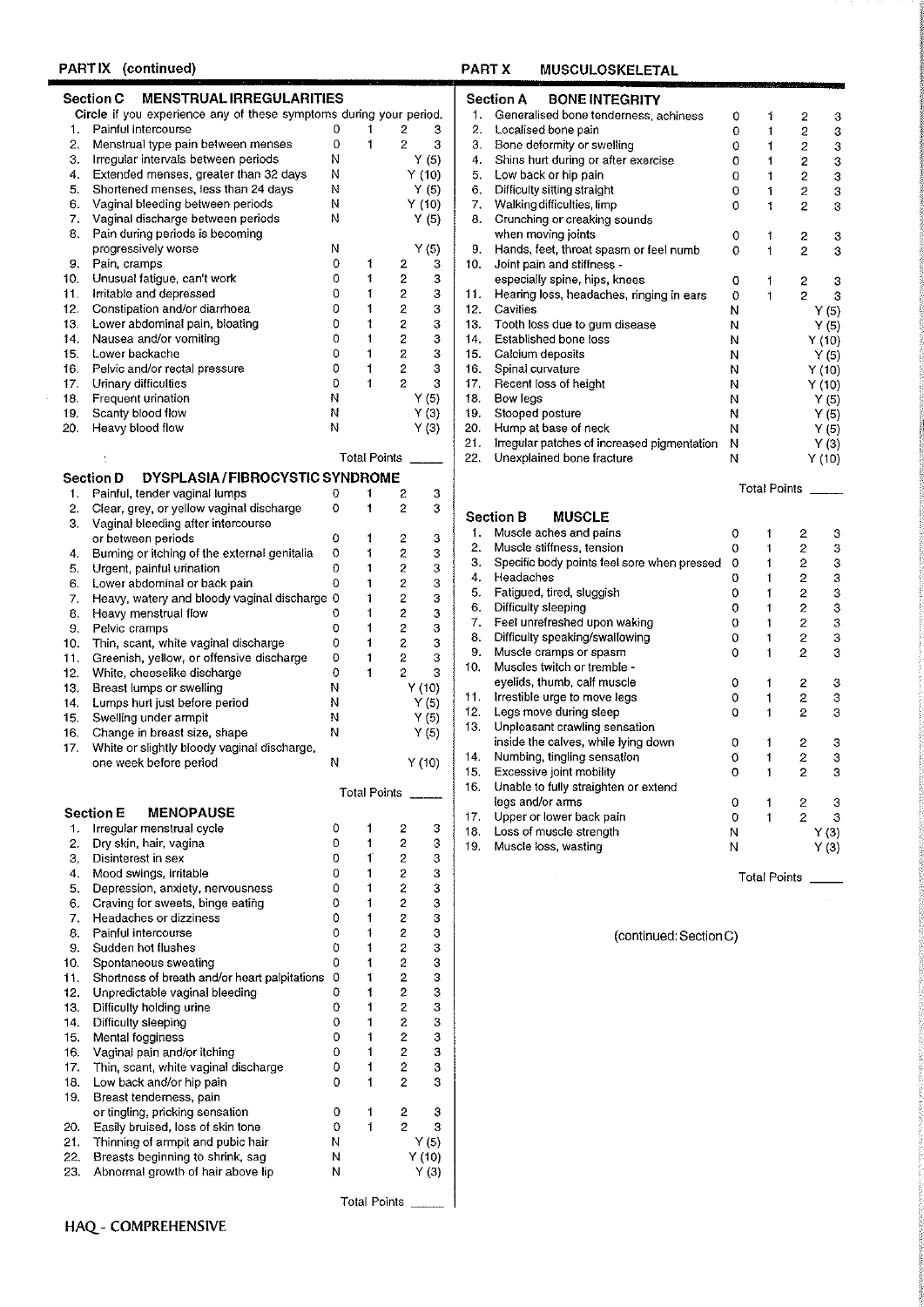# PART X (continued)

# **HEALTH HISTORY**

 $\hat{\mathcal{A}}$ 

assai

|            | <b>CONNECTIVE TISSUE</b><br><b>Section C</b>                                         |                  |                              |                                           |               |                                                                            |
|------------|--------------------------------------------------------------------------------------|------------------|------------------------------|-------------------------------------------|---------------|----------------------------------------------------------------------------|
| 1.         | Joint stiffness, soreness, swelling                                                  | 0                | 1                            | 2                                         | 3             | 1. Circle the following if you:                                            |
| 2.         | Red, swollen, painful joints<br>3. Joint stiffness improves with rest,               | 0                | $\mathbf{1}$                 | $\overline{c}$                            | 3             | • Diet often<br>• Skip meals<br>. Do not exercise regularly                |
|            | worsens with movement                                                                | 0                | 1                            | $\overline{2}$                            | 3             |                                                                            |
|            | 4. Dry mouth                                                                         | 0                | $\mathbf{1}$                 | 2                                         | 3             | • Under excessive stress • Vegetarian<br>• Exposed to chemicals            |
| 5.         | Dry, painful eyes<br>6. Joint stiffness worsens with rest,                           | 0                | 1                            | $\overline{c}$                            | 3             | • Smoke cigarettes - How many per week?                                    |
|            | improves with movement                                                               | 0                | $\mathbf{1}$                 | 2                                         | 3             | • Drink alcohol - How many per week?                                       |
| 7.         | Cracking joints                                                                      | 0                | 1                            | $\mathbf 2$                               | 3             |                                                                            |
| 8.         | Limp                                                                                 | 0                | $\mathbf{1}$                 | $\overline{c}$                            | 3             | • Drink coffee - How many per week?                                        |
|            | 9. Shooting, aching, tingling pain                                                   |                  |                              |                                           |               | • Use sugar -- How much each day?                                          |
|            | down the back of leg                                                                 | $\mathbf 0$<br>0 | 1                            | 2                                         | 3             |                                                                            |
| 10.        | Joint pain involves one or a few joints<br>11. Joints hurt when moving or            |                  | $\mathbf{1}$                 | $\overline{\mathbf{c}}$                   | 3             |                                                                            |
|            | when carrying weight                                                                 | 0                | 1                            | 2                                         | 3             |                                                                            |
| 12.        | Limited range of motion                                                              | $\mathbf 0$      | $\mathbf{1}$                 | 2                                         | 3             | 2. Circle any of the following medications you have taken in the last      |
| 13.        | Difficulty standing up from seated position                                          | 0                | $\mathbf{1}$                 | $\boldsymbol{2}$                          | 3             | six months.                                                                |
| 14.        | Walks slowly                                                                         | 0                | $\mathbf{1}$                 | $\mathbf 2$                               | 3             |                                                                            |
| 15.        | Headaches                                                                            | 0                | 1                            | $\overline{\mathbf{c}}$                   | 3             | • Antacids<br>• Antidiabetic/Insulin<br>• Cortisone/Anti-inflammatories    |
| 16.        | Difficulty chewing food or opening mouth                                             | $\circ$          | $\mathbf{1}$                 | 2                                         | 3             | · Aspirin/Tylenol<br>• Laxatives<br>• Heart Medications                    |
| 17.        | Intermittent pain, ache<br>on one side of head, spreading to cheek,                  |                  |                              |                                           |               |                                                                            |
|            | temple, lower jaw, ear, neck, shoulder                                               | 0                | 1                            | 2                                         | 3             | • Thyroid<br>• Antibiotic/Antifungal • High Blood Pressure                 |
| 18.        | Numbness, prickling, tingling sensation                                              |                  |                              |                                           |               | • Lithium<br>• Ulcer Medications                                           |
|            | in the neck, shoulder and arms                                                       | 0                | 1                            | 2                                         | 3             | • Relaxants/Sleeping Tablets                                               |
| 19.        | Injure, strain, sprain easily                                                        | $\mathbf 0$      | 1                            | 2                                         | 3             | • Radiation<br>• Chemotherapy<br>• Antidepressants                         |
| 20.        | Discomfort or pain in neck, shoulder or arm 0                                        |                  | 1                            | $\bar{z}$                                 | 3             |                                                                            |
| 21.        | Involuntary muscle spasms                                                            | 0                | $\mathbf{1}$<br>$\mathbf{1}$ | $\overline{\mathbf{c}}$<br>$\overline{c}$ | 3<br>3        | • Hormones<br>• Oral Contraceptives                                        |
| 22.<br>23. | Deliberate movement with hands is difficult 0<br>Red, painless skin lumps on elbows, |                  |                              |                                           |               |                                                                            |
|            | knees, toes, ear, nose, back of scalp                                                | N                |                              |                                           | Y(5)          |                                                                            |
| 24.        | Knobby overgrowths on the joints                                                     |                  |                              |                                           |               |                                                                            |
|            | closest to the fingertips                                                            | N                |                              |                                           | Y(5)          |                                                                            |
| 25.        | Muscle loss around inflamed joint                                                    | N                |                              |                                           | Y(10)         |                                                                            |
| 26.        | Double jointed                                                                       | N                |                              |                                           | Y(3)          |                                                                            |
| 27.        | One leg shorter than the other                                                       | N                |                              |                                           | Y(5)          |                                                                            |
|            |                                                                                      |                  |                              |                                           | Total Points  |                                                                            |
|            | <b>NEUROLOGICAL</b><br><b>Section D</b>                                              |                  |                              |                                           |               |                                                                            |
| 1.         | Head feels heavy                                                                     | 0                | 1                            | 2                                         | з             |                                                                            |
|            | 2. Light headedness, fainting                                                        | $\circ$          | 1                            | $\overline{c}$                            | 3             | 3. List nutritional/herbal supplements currently taking __________________ |
|            | 3. Ringing, buzzing in ears                                                          | 0                | 1                            | $\overline{\mathbf{c}}$                   | 3             |                                                                            |
|            | 4. Trembling hands<br>5. Limbs feel too heavy to hold up                             | 0<br>0           | 1<br>1                       | $\overline{\mathbf{c}}$<br>$\overline{2}$ | 3<br>3        |                                                                            |
| 6.         | Loss of feeling in hands and/or feet (toes)                                          | 0                |                              | 2                                         | 3             |                                                                            |
| 7.         | Tingling sensation followed by numbness,                                             |                  |                              |                                           |               |                                                                            |
|            | or pain begins in hands and feet and                                                 |                  |                              |                                           |               |                                                                            |
|            | spreads toward the centre of your body                                               | 0                | Ť.                           | 2                                         | 3             |                                                                            |
| 8.         | Unsteady gait, lose balance                                                          | 0                | 1                            | $\overline{2}$                            | 3             |                                                                            |
| 9.         | Muscles feel weak                                                                    | 0                | 1                            | $\overline{2}$                            | 3             |                                                                            |
| 10.<br>11. | Weak grip with spasm and arm weakness<br>Exhaustion on slightest effort              | o<br>0           | 1<br>1                       | $\overline{c}$<br>2                       | з<br>3        |                                                                            |
| 12.        | Need for 10-12 hours sleep                                                           | 0                | 1                            | $\overline{c}$                            | 3             |                                                                            |
|            | 13. Muscular weakness begins in leg                                                  |                  |                              |                                           |               |                                                                            |
|            | and moves upward                                                                     | 0                | 1                            | 2                                         | 3             |                                                                            |
|            | 14. Difficulty walking, moving around,                                               |                  |                              |                                           |               |                                                                            |
|            | handling small objects                                                               | 0                | 1                            | 2                                         | З             | 4. Main health concern and other comments <b>Example 2014</b>              |
| 15.        | Nervous, anxious<br>Convulsions                                                      | 0<br>0           | 1<br>1                       | 2<br>$\overline{2}$                       | 3             |                                                                            |
| 16.        | 17. Confused, forgetful                                                              | 0                | 1                            | 2                                         | 3<br>3        |                                                                            |
| 18.        | Slowed or slurred speech                                                             | 0                | 1                            | $\overline{2}$                            | 3             |                                                                            |
| 19.        | Difficulty breathing                                                                 | 0                | 1                            | $\overline{c}$                            | 3             |                                                                            |
| 20.        | <b>Blurred vision</b>                                                                | 0                | 1                            | $\mathbf{2}$                              | 3             |                                                                            |
| 21.        | Eyelids droop                                                                        | 0                | 1                            | $\overline{c}$                            | 3             |                                                                            |
|            | 22. Impaired hearing, eyesight,                                                      |                  |                              |                                           |               |                                                                            |
| 23.        | sense of touch, smell, taste<br>Accident prone - trip, stumble, feel clumsy          | N<br>N           |                              |                                           | Y(10)<br>Y(5) |                                                                            |
|            |                                                                                      |                  |                              |                                           |               |                                                                            |
|            |                                                                                      |                  |                              |                                           | Total Points  |                                                                            |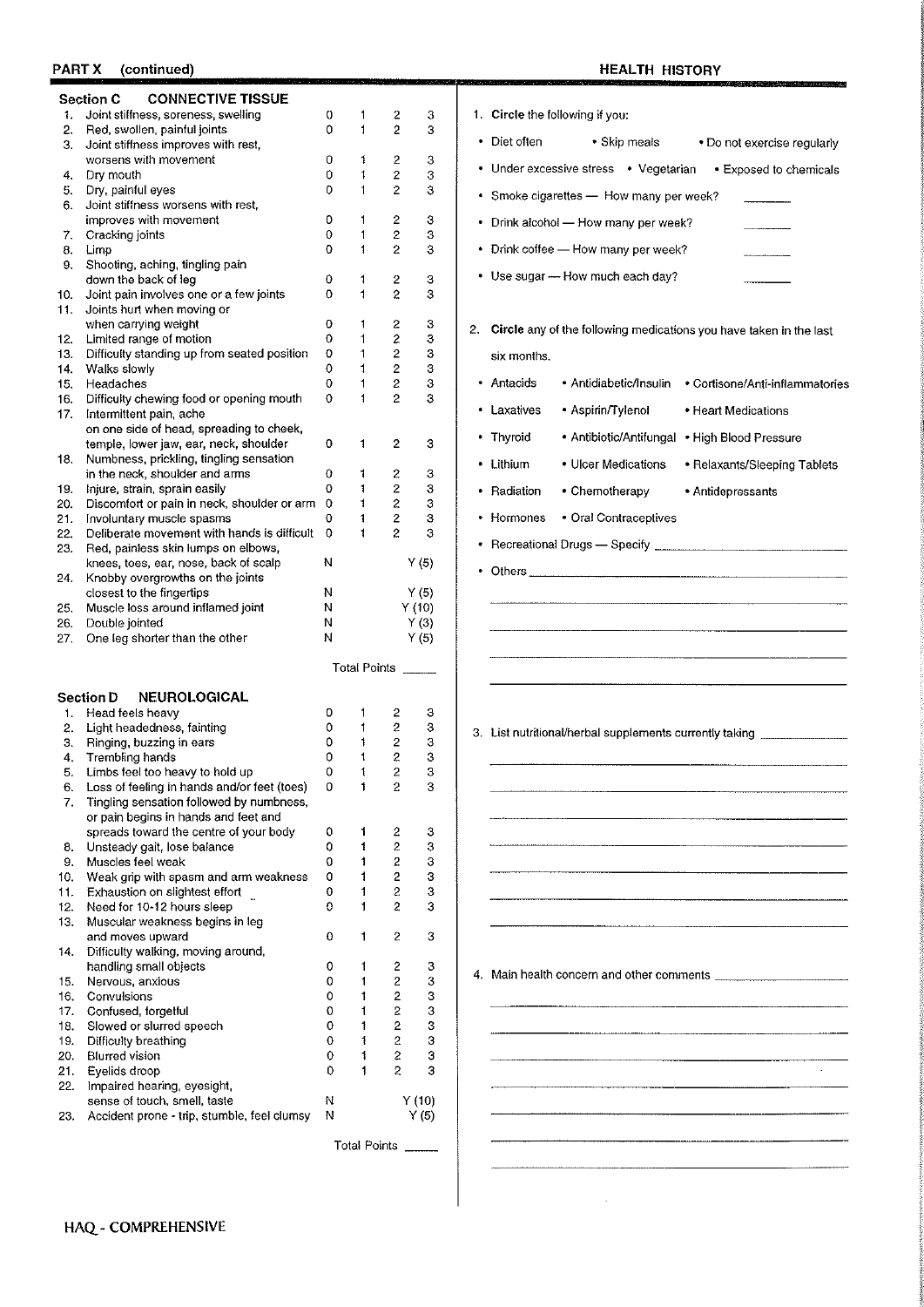## PART XII DERMATOLOGY / SKIN

| <b>Section A STRESS</b>                                   |                                                 |   |                     |                         |     |        | DO YOU HAVE                                        |
|-----------------------------------------------------------|-------------------------------------------------|---|---------------------|-------------------------|-----|--------|----------------------------------------------------|
| DO YOU                                                    |                                                 |   |                     |                         |     | 1      | Acne                                               |
| Feel stressed, nervous or tense<br>1                      |                                                 | 0 | 1                   | 2                       | 3   | 2      | Psoriasis                                          |
| 2<br>Feel irritable or oversensitive                      |                                                 | 0 | 1                   | $\overline{2}$          | 3   | З      | Eczema                                             |
| 3.<br>Experience difficulty concentrating                 |                                                 |   |                     |                         |     | 4      | Dermatitis                                         |
| and loss of clear thought                                 |                                                 | 0 | 1                   | 2                       | 3   | 5      | Warts                                              |
| Have coffee, tea, tobacco, sugar or<br>4                  |                                                 |   |                     |                         |     | 6      | Tinea                                              |
| other stimulants as a pick-me-up                          |                                                 | 0 | 1                   | 2                       | 3   | 7<br>8 | Dandruff<br>Rashes                                 |
| IN THE PAST TWO YEARS, HAVE YOU EXPERIENCED               |                                                 |   |                     |                         |     |        |                                                    |
| 5<br>Divorce                                              |                                                 | Ν |                     | Υ                       | (5) | 9      | Are you satisfied with                             |
| Separation from partner<br>6                              |                                                 | Ν |                     | Υ                       | (4) |        |                                                    |
| Death in the family<br>7                                  |                                                 | Ν |                     | Y                       | (4) |        |                                                    |
| 8<br>Breaking the law                                     |                                                 | Ν |                     | Υ                       | (4) |        |                                                    |
| Bankruptcy<br>9                                           |                                                 | Ν |                     | Y                       | (4) |        |                                                    |
| Moving house<br>10                                        |                                                 | Ν |                     | Y                       | (3) |        | <b>PART XIII</b><br><b>DETOX IMB</b>               |
| 11<br>Losing or starting work                             |                                                 | N |                     | Y                       | (3) |        |                                                    |
|                                                           |                                                 |   | Total Points ____   |                         |     | 1.     | ARE YOU SENSITIVE TO<br>Sulphites                  |
|                                                           |                                                 |   |                     |                         |     |        | (wine, dried fruit, or sa                          |
|                                                           |                                                 |   |                     |                         |     | 2.     | Monosodium glutamat                                |
| <b>Section B ANXIETY</b>                                  |                                                 |   |                     |                         |     | 3.     | Foods containing the p                             |
| DO YOU                                                    |                                                 |   |                     |                         |     |        | sodium benzoate or pr                              |
| Experience worry or anxiety<br>1.                         |                                                 | 0 | 1                   | 2                       | 3   | 4      | Foods containing tyrar                             |
| $\overline{2}$<br>Often feel nervous or tense             |                                                 | 0 | 1                   | $\overline{\mathbf{c}}$ | 3   |        | cheese, bananas, or c                              |
| 3<br>Feel overcautious or pessimistic                     |                                                 | 0 | 1                   | 2                       | 3   | 5.     | Foods or beverages of                              |
| 4<br>Have difficulty sitting quietly<br>without fidgeting |                                                 | 0 | 1                   | 2                       | 3   | 6.     | Foods with onions or g                             |
| Experience rapid heart beat or panic<br>5                 |                                                 | 0 | 1                   | $\overline{2}$          | 3   | 7      | Chemicals such as fra                              |
| Have coffee, tea, tobacco, sugar or<br>6                  |                                                 |   |                     |                         |     |        | exhaust fumes, or stro                             |
| other stimulants as a pick-me-up                          |                                                 | 0 | 1                   | 2                       | з   |        | 8 Have you had a histor                            |
|                                                           |                                                 |   |                     |                         |     |        | chemicals such as her                              |
|                                                           |                                                 |   | Total Points        |                         |     | 9      | pesticides or organic s<br>Do you notice that you  |
|                                                           |                                                 |   |                     |                         |     |        | strong odour after eati                            |
|                                                           |                                                 |   |                     |                         |     | 10     | Do you regularly const                             |
| <b>Section C DEPRESSION</b><br>DO YOU                     |                                                 |   |                     |                         |     |        | two alcoholic beverage                             |
| Feel depressed<br>1                                       |                                                 | 0 | 1                   | 2                       | 3   | 11     | Do you feel ill after ing                          |
| $\mathbf{2}$<br>Experience a feeling of indifference      |                                                 |   |                     |                         |     |        | small amounts of alcol                             |
| (don't care attitude)                                     |                                                 | 0 | 1                   | 2                       | 3   | 12     | Do you regularly const                             |
| Lose you sense of humour or<br>3                          |                                                 |   |                     |                         |     |        | four cups of coffee per                            |
| take life too seriously                                   |                                                 | 0 | 1                   | $\mathbf{2}$            | 3   | 13     | Do you regularly use a                             |
| 4                                                         | Feel like crying for no appropriate reason      | 0 | 1                   | $\overline{\mathbf{c}}$ | 3   |        | paracetamol containing                             |
| 5                                                         | Feel suicidal or wonder if life is worth living | 0 | 1                   | $\overline{2}$          | 3   |        | (e.g. Tylenol)                                     |
|                                                           |                                                 |   |                     |                         |     | 14     | Do you use any hormo                               |
|                                                           |                                                 |   | <b>Total Points</b> |                         |     |        | form of birth control pil<br>oestrogen, prostate m |
|                                                           |                                                 |   |                     |                         |     | 15     | Are you allergic to anti                           |
| Section D INSOMNIA                                        |                                                 |   |                     |                         |     |        | penicillin, sulpha drugs                           |
| do You                                                    |                                                 |   |                     |                         |     | 16     | Are you currently takin                            |
| 1 Have an overactive mind, or                             |                                                 |   |                     |                         |     |        | cimetidine (Tagamet) o                             |
| worry too much                                            |                                                 | ٥ | 1                   | 2                       | 3   | 17     | Have you recently use                              |
| Have a fear of insomnia or sleep<br>2                     |                                                 | 0 | 1                   | $\boldsymbol{2}$        | з   |        | use tobacco products                               |
| 3<br>Have a disruptive environment                        |                                                 | 0 | 1                   | $\boldsymbol{2}$        | 3   | 18     | What is your blood typ                             |
| Suffer from pain or discomfort"<br>4                      |                                                 | 0 | 1                   | $\overline{c}$          | 3   |        |                                                    |
| Eat chocolate or drink caffeine or<br>5                   |                                                 |   |                     |                         |     |        |                                                    |
| alcohol with or after dinner                              |                                                 | 0 | 1                   | 2                       | 3   |        |                                                    |
| Have difficulty falling asleep or<br>6<br>staying asleep  |                                                 | 0 | 1                   | 2                       | 3   |        |                                                    |
| Often eat after 8 p.m.<br>7                               |                                                 | 0 | 1                   | $\overline{2}$          | з   |        |                                                    |
|                                                           |                                                 |   |                     |                         |     |        |                                                    |
|                                                           |                                                 |   | Total Points        |                         |     |        |                                                    |
|                                                           |                                                 |   |                     |                         |     |        |                                                    |
| Section E HYPERACTIVITY / ADD                             |                                                 |   |                     |                         |     |        |                                                    |
| DO YOU                                                    |                                                 |   |                     |                         |     |        |                                                    |
| 1.                                                        | Find it difficult to keep still or are fidgetty | 0 | 1                   | 2                       | 3   |        |                                                    |
| Have a short attention span<br>2                          |                                                 | 0 | 1                   | 2                       | 3   |        |                                                    |
| Find it difficult to relax<br>з                           |                                                 | 0 | ŧ                   | $\overline{c}$          | 3   |        |                                                    |
| Have or had learning difficulties<br>4                    |                                                 | 0 | 1                   | $\overline{c}$          | 3   |        |                                                    |
| Experience mental confusion or<br>5                       |                                                 |   |                     |                         |     |        |                                                    |
| sluggishness                                              |                                                 | 0 | 1                   | 2                       | 3   |        |                                                    |
| Have allergies (especially to food)<br>6                  |                                                 | 0 | 1                   | 2                       | 3   |        |                                                    |

 $\mathbf 1$ Total Points

#### $\frac{3}{3}$  $\mathsf{O}\xspace$  $\,$  1  $\,$  $20000$  $\begin{matrix}0\\0\\0\end{matrix}$  $\overline{1}$  $\blacktriangleleft$  $\mathbf 3$  $\mathfrak o$  $\mathbf{1}$  $\mathbf 3$  $\overline{0}$  $\mathbf 1$  $\bf 3$  $\frac{2}{2}$  $\pmb{\mathsf{O}}$  $\ddot{\mathbf{t}}$  $\mathbf 3$  $\pmb{\mathsf{o}}$  $\mathbf 3$  $\vert$  1  $\pmb{0}$  $\mathbf 2$  $\mathbf{1}$  $\mathbf 3$ the condition of your skin? N  $\mathsf Y$ Total Points \_

# ALANCE

|    | RE YOU SENSITIVE TO                          |                     |   |     |
|----|----------------------------------------------|---------------------|---|-----|
| 1  | Sulphites                                    |                     |   |     |
|    | (wine, dried fruit, or salad bar vegetables) | Ν                   | Υ | (2) |
| 2  | Monosodium glutamate (MSG)                   | N                   | Y | (2) |
| 3  | Foods containing the preservative            |                     |   |     |
|    | sodium benzoate or potassium benzoate        | N                   | Υ | (2) |
| 4  | Foods containing tyramine (red wine,         |                     |   |     |
|    | cheese, bananas, or chocolate)               | N                   | Y | (2) |
| 5  | Foods or beverages containing caffeine       | N                   | Υ | (2) |
| 6  | Foods with onions or garlic in them          | N                   | Υ | (2) |
| 7  | Chemicals such as fragrances,                |                     |   |     |
|    | exhaust fumes, or strong odours              | N                   | Y | (2) |
| 8  | Have you had a history of exposure to        |                     |   |     |
|    | chemicals such as herbicides, insecticides,  |                     |   |     |
|    | pesticides or organic solvents               | N                   | Υ | (2) |
| 9  | Do you notice that your urine has a          |                     |   |     |
|    | strong odour after eating asparagus          | N                   | Υ | (2) |
| 10 | Do you regularly consume more than           |                     |   |     |
|    | two alcoholic beverages per day              | N                   | Υ | (2) |
| 11 | Do you feel ill after ingesting even         |                     |   |     |
|    | small amounts of alcohol                     | N                   | Y | (2) |
| 12 | Do you regularly consume more than           |                     |   |     |
|    | four cups of coffee per day                  | N                   | Υ | (2) |
| 13 | Do you regularly use acetaminophen/          |                     |   |     |
|    | paracetamol containing medications           |                     |   |     |
|    | (e.g. Tylenol)                               | N                   | Y | (2) |
| 14 | Do you use any hormone therapy in the        |                     |   |     |
|    | form of birth control pills, progesterone,   |                     |   |     |
|    | oestrogen, prostate medications etc.         | N                   | Y | (2) |
| 15 | Are you allergic to antibiotics such as      |                     |   |     |
|    | penicillin, sulpha drugs, tetracyclines etc. | N                   | Y | (2) |
| 16 | Are you currently taking an antacid such as  |                     |   |     |
|    | cimetidine (Tagamet) or ranitidine (Zantac)  | N                   | Y | (2) |
| 17 | Have you recently used or do you regularly   |                     |   |     |
|    | use tobacco products                         | N                   | Y | (2) |
| 18 | What is your blood type?                     |                     |   |     |
|    |                                              | <b>Total Points</b> |   |     |
|    |                                              |                     |   |     |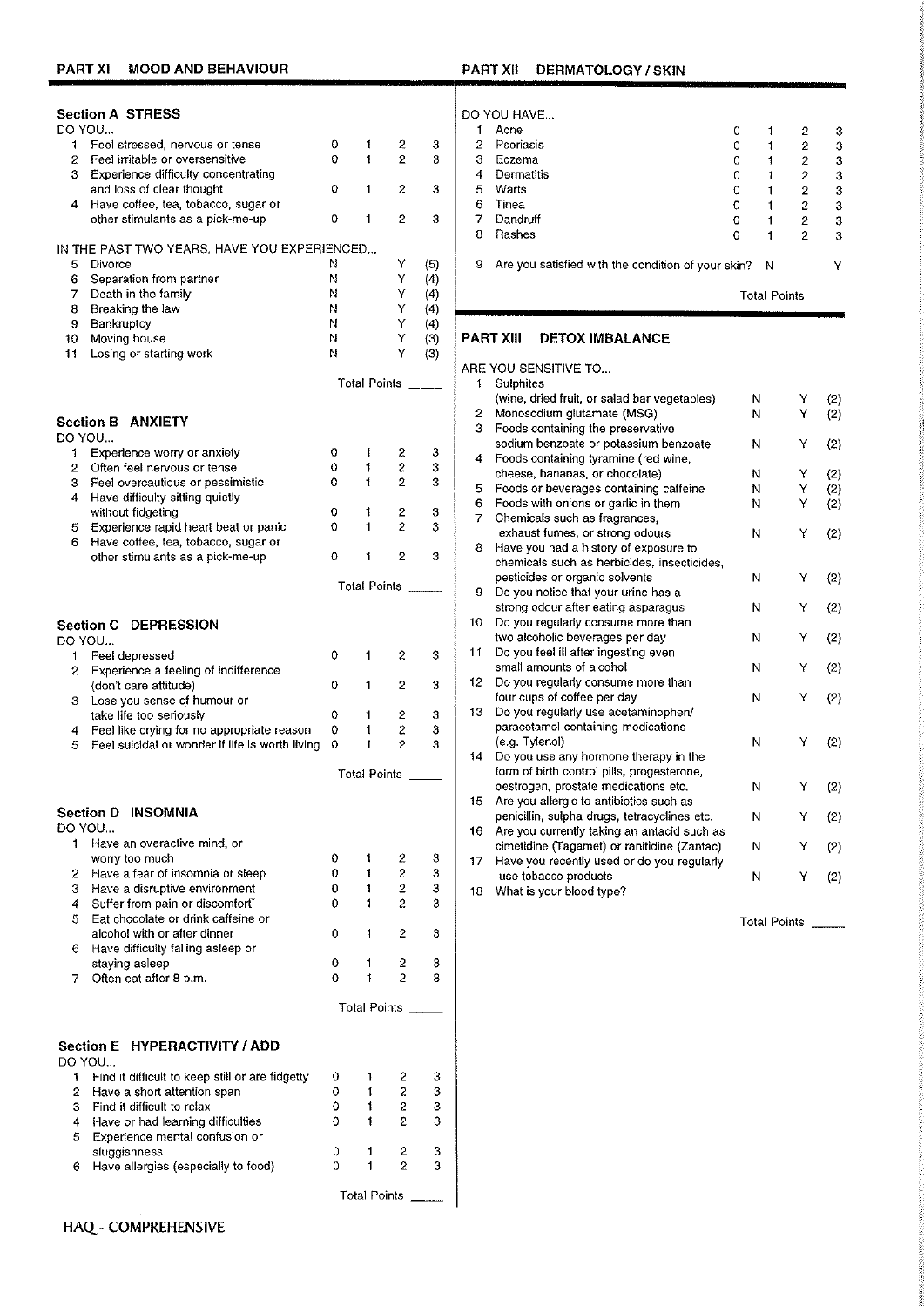# Section A VITALITY

|   | DO YOU                                  |   |              |   |   |
|---|-----------------------------------------|---|--------------|---|---|
|   | Experience inadequate energy or fatigue | O |              |   | З |
| 2 | Suffer from Chronic Fatigue Syndrome    |   |              | 2 | я |
| з | Find it hard to get up or become        |   |              |   |   |
|   | motivated in the morning                | о |              |   | з |
| 4 | Often feel tired or overworked          |   |              |   | 3 |
| 5 | Have difficulty staying awake           |   |              | 2 | 3 |
| 6 | Experience mental confusion             |   |              |   |   |
|   | or sluggishness                         |   |              |   |   |
|   |                                         |   | Total Points |   |   |

## Section B WEIGHT MANAGEMENT

Where 0 is very satisfied and 4 is very concerned, rate how you feel about ...

|   | The way my body looks |  |   |   |  |
|---|-----------------------|--|---|---|--|
| 2 | The way my body feels |  |   | 3 |  |
| 3 | My body fat           |  | 2 | 3 |  |
|   | My muscle tone        |  |   | 3 |  |
| 5 | My strength           |  |   | з |  |
| 6 | My endurance          |  | 2 | 3 |  |
|   | My flexibility        |  | 2 | 3 |  |
| 8 | My attractiveness     |  |   | з |  |
| я | My present weight     |  |   |   |  |
|   |                       |  |   |   |  |

# Total Points \_\_\_\_\_

# PART XV WELLNESS

 $\boldsymbol{\beta}$ 

|   | 1 Are you female and over 50 years of age    | N |  |
|---|----------------------------------------------|---|--|
|   | 2 Are you male and over 50 years of age      | N |  |
|   | 3 If female, are you planning to have a baby |   |  |
|   | within the next 6 months, and                |   |  |
|   | therefore requiring preconceptual care       |   |  |
| 4 | (Females only)                               |   |  |
|   | Are you pregnant or breastfeeding            |   |  |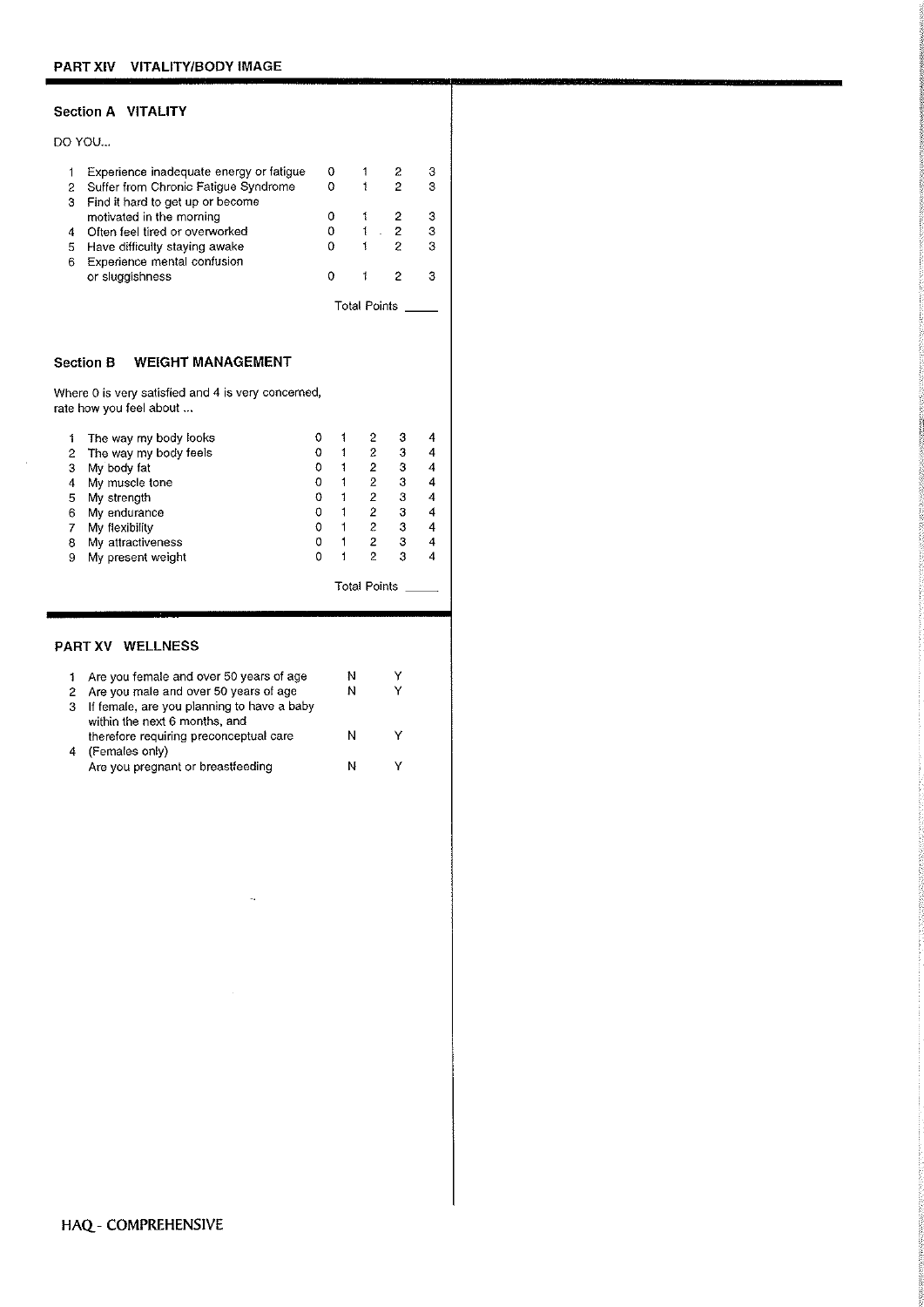| <b>U</b> |
|----------|
|          |
| J        |
| ó<br>C   |
|          |
| «        |

# HAQ Metagenics Product Guide - Comprehensive (Page 1) **HAQ Metagenics Product Guide - Comprehensive (Page 1)**

| GASTROINTESTINAL (Detoxification may be beneficial) |                                                       |                                                                                                  | ≥         | CARDIOVASCULAR                                                             |                                                                                              |                                                                                                                                 |
|-----------------------------------------------------|-------------------------------------------------------|--------------------------------------------------------------------------------------------------|-----------|----------------------------------------------------------------------------|----------------------------------------------------------------------------------------------|---------------------------------------------------------------------------------------------------------------------------------|
|                                                     |                                                       |                                                                                                  | ∢         | ANAEMIA                                                                    | High Potency Iron & Cofactors                                                                | 1 tablet twice a day                                                                                                            |
| <b>HYPOACIDITY</b>                                  |                                                       |                                                                                                  |           |                                                                            |                                                                                              |                                                                                                                                 |
| Chronic:<br>Acute:                                  | Digestone<br>Metagest                                 | 1-3 tablets 1/2 to 1 hour after meals<br>2-3 tablets before meals                                | ø         | <b>HYPERTENSION</b>                                                        | Magnesium for Cardiovascular Health<br>High Potency Taurine, Glycine and<br>Vascular Support | 1 heaped teaspoon twice daily before food<br>2 teaspoons twice daily                                                            |
| ŏ<br>SMALL INTESTINE/PANCREAS                       | Azeo-Pangen<br>Triphala (IT)                          | 1-2 tablets before meals<br>2 tablets with meals                                                 |           |                                                                            | High Absorption Coenzyme Q10<br>Ultra Pure EPA/DHA liquid                                    | 1 capsule three times a day after meals<br>1 teaspoon 1-2 times daily                                                           |
|                                                     | Ultra Flora                                           | day before meals<br>1 capsule three times a                                                      | ن         | <b>HEALTHY HEART</b>                                                       | Metacard Intensive Care<br>BioQ60                                                            | 2-3 tablets three times a day<br>1 capsule three times daily after meals<br>2 teaspoons twice daily                             |
| <b>HYPERACIDITY</b>                                 | Glutagenics<br>Upper G.I.                             | meal<br>1 serve three times a day<br>1-2 tablets before each                                     |           |                                                                            | CardioX                                                                                      |                                                                                                                                 |
| COLON                                               | Parex                                                 | 2 tablets three times a day                                                                      | ۵         | <b>CIRCULATION</b>                                                         | Scavenger Plus Selenium<br>Metacard Intensive Care<br>DMG liquid                             | 1-2 capsules twice daily<br>2-3 tablets three times a day<br>2-5 ml twice daily<br>1-2 capsules three times a day               |
|                                                     | Ultra Probioplex                                      | a day<br>2 teaspoons three times                                                                 |           |                                                                            | Meta EPA/DHA                                                                                 |                                                                                                                                 |
| ŏ                                                   | Probex Capsules<br>&/or GastroGuard AG<br>Ultra Flora | a day<br>1 capsule three times a day<br>day<br>1 capsule three times a<br>1 teaspoon three times | >         | <b>GLUCOSE TOLERANCE</b>                                                   |                                                                                              |                                                                                                                                 |
|                                                     |                                                       |                                                                                                  | ∢         | <b>HYPOGLY CAEMIA</b>                                                      | Gluco-Tolerance Factors<br>Fibroplex Plus                                                    | 1-2 tablets three times a day<br>2 teaspoons twice daily                                                                        |
| <b>DETOX METABOLISM</b>                             |                                                       |                                                                                                  |           | ŏ                                                                          | Neurostat (Phenolic)<br>Insulin (Phenolic)                                                   | 5 drops three times a day after meals                                                                                           |
| ŏ<br>LIVER                                          | Thermo Phase Detox<br>UltraClear PLUS<br>Phyto Pro    | -3 tablets twice daily<br>serve twice daily<br>serve twice daily                                 | ΩÓ        | HYPERGLYCAEMIA                                                             | <b>UltraGlycemX</b><br>Lipoic Acid<br>Resist-X                                               | 2 tablets twice daily<br>1 tablet twice daily<br>serve twice daily                                                              |
|                                                     | Systemic Detox (Phenolic)                             | 5 drops three times a day after meals                                                            | 5         | <b>SSONDT</b>                                                              | Broncho Tone (IT)<br>Broncho Eze (Phenolic)                                                  |                                                                                                                                 |
| GALLBLADDER                                         | Lipogen                                               | 1 tablet three times a day                                                                       |           |                                                                            | Breathe Easy for Kids                                                                        | 3-4 tablets three times a day before meals<br>5-10 drops three times a day<br>1/ <sub>2</sub> -1 scoop twice daily with meals   |
| HYPOTHYROID                                         | Energenics<br>ThyroTone                               | 2-4 tablets three times a day away from meals<br>1 tablet 1-2 times a day with meals             | $\bar{5}$ | KIDNEY / BLADDER                                                           | Renoxyl<br>Uroplex                                                                           | 1 tablet three times a day<br>3-5 tablets three times a day                                                                     |
|                                                     | Tyro Plus (Phenolic)                                  | 5 drops three times a day after meals                                                            | $\bar{z}$ | MALE                                                                       |                                                                                              |                                                                                                                                 |
| <b>IMMUNE FUNCTION</b>                              |                                                       |                                                                                                  | ∢         | PROSTATE (Check Zinc Tally Test)                                           | Palmetto Plus                                                                                |                                                                                                                                 |
| HYPOADRENAL                                         | Crotico B5 B6<br>AdrenoTone                           | 1 tablet three times a day<br>1-2 tablets daily                                                  |           |                                                                            | Testosterone (Phenolic)<br>Vascular Support                                                  | 1-2 tablets three times daily<br>1 heaped teaspoon twice daily before food<br>5 drops three times a day after meals             |
|                                                     | Phenol <sub>1</sub>                                   | 5 drops three times a day after meals                                                            | മ         |                                                                            |                                                                                              |                                                                                                                                 |
| HYPOIMMUNITY (Infection) (UTh1)                     | Coriolus/Grifola (IT)                                 | 1-2 ml three times a day                                                                         |           | REPRODUCTION (Check Zinc Tally Test)<br>Tribulus Synergy<br>MACA Plus (IT) | OxyPro                                                                                       | 2 tablets three times a day<br>2 tablets three times a day<br>1 tablet twice daily with meals                                   |
|                                                     | Andro NK                                              | -2 tablets three times a day                                                                     | ≚         | FEMALE                                                                     |                                                                                              |                                                                                                                                 |
|                                                     | C-Ultrascorb II Powder<br>&/or Arabino Guard          | a day<br>I teaspoon three times a day<br>teaspoon three times                                    | ∢         | <b>PMS</b>                                                                 | Femme Premenstrual<br>CardioX                                                                | 1-2 tablets on rising<br>2 teaspoons twice daily<br>5 drops three times a day after meals                                       |
| HYPERIMMUNITY (Allergy) (TH2)                       |                                                       |                                                                                                  |           |                                                                            | Hormocrine (Phenolic)                                                                        |                                                                                                                                 |
|                                                     | Luteol Plus (IT)<br>Immunocare<br>Oxygenics           | -2 tablets three times a day<br>I tablet three times a day<br>1 tablet three times a day         | ø         | OVARIAN DYSFUNCTION (Check Zinc Tally Test)                                | Hormocrine (Phenolic)<br>Fibroplex Plus<br><b>EstroFactors</b>                               | drops three times a day after meals<br>1 capsule three times a day<br>2 teaspoons twice daily<br>5 drops three times a day af   |
| <b>HYPERIMMUNITY (TH1)</b>                          | Leucostat (IT)<br>Immunocare<br>Cartrin               | 5-10 ml three times a day<br>1 tablet three times a day<br>2 capsules twice daily                | ن         | <b>MENSTRUAL IRREGULARITIES</b>                                            | Hormocrine (Phenolic)<br>Femme Premenstrual<br>EstroFactors (IT)<br>Omega EFA                | 1 capsule three times a day<br>1-2 capsules three times a day<br>5 drops three times a day after meals<br>1-2 tablets on rising |
|                                                     |                                                       |                                                                                                  |           |                                                                            |                                                                                              |                                                                                                                                 |

(IT) - Innovative Therapies products are only available in Qld. and only through the Patient Order System. (IT) - Innovative Therapies products are only available in Qld. and only through the Patient Order System.